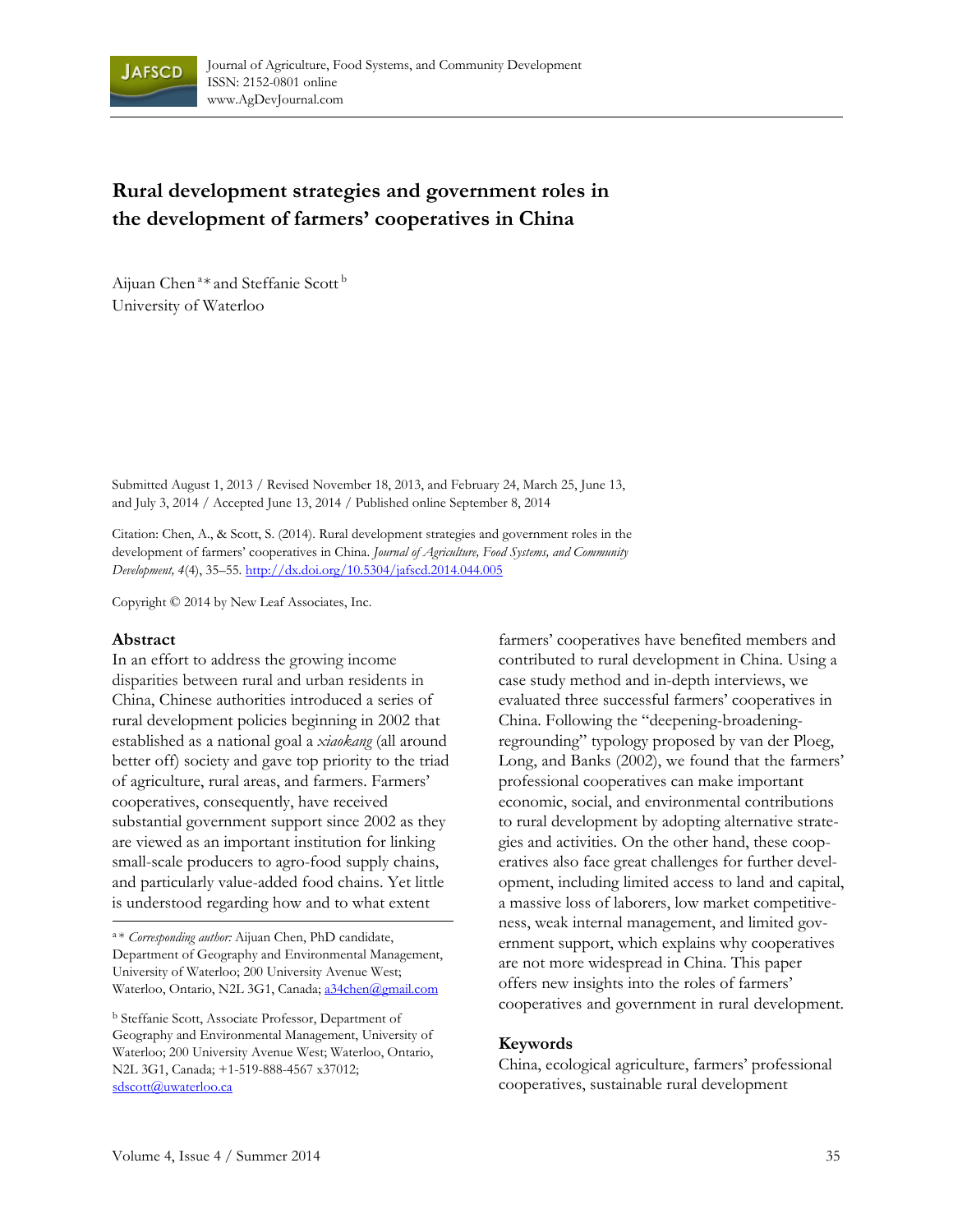### **Introduction**

Under the agro-industrial paradigm, agricultural producers face a reduction in economic margins as a result of the cost-price squeeze (van der Ploeg, 2000). Small-scale farmers in developing countries face numerous challenges in connecting to agricultural services and in accessing markets, especially value-added markets (Barrett, 2008; Kruijssen, Keizer, & Giuliani, 2009). By working collectively, farmers' cooperatives can significantly reduce transaction costs and increase the bargaining power of farmers in the supply chain (Bosc, Eychenne, Hussein, Losch, Mercoiret, Rondot, & Mackintosh-Walker, 2002). Compared with the capitalist agribusiness model, this model has the potential to be more inclusive of the most resource-poor, smallscale farmers (Kruijssen et al., 2009). Kirschenmann, Stevenson, Buttel, Lyson, and Duffy (2008) view this model as "an encouraging trend with real benefits to the local communities" (p. 3).

 Farmers' professional cooperatives (FPCs) have grown rapidly in rural China over the past 10 years. They have become an important institution in rural China in attempting to achieve the vertical integration of agricultural production, processing, and marketing. However, findings about FPCs are controversial. Realizing the potential to combine capitalist and socialist components, Huang (2011) advocates FPCs as alternatives to large agribusiness companies for integrating small-scale farms with processing and marketing, and predicts that FPCs could outcompete agribusiness if they were given the same state subsidies and privileges. Others suggest that FPCs would likely be transformed into capitalist agribusiness and be cooperatives in name only if farmers could not sustain anticapitalist political mobilization (Hale, 2013; Lammer, 2012). Gürel (2014) further points out that many FPCs in contemporary China are company-like cooperatives that are similar to agribusiness in terms of their "shareholding and decision making structures and the production relations they facilitate" (p. 69).

 These critiques tend to apply only to coops established by enterprises. Rather than continuing the debate on "true" and "fake" cooperatives, we argue that FPCs — particularly the subset of cooperatives that are not merely extensions of agroenterprises — have the potential to make

significant social, economic, and environmental contributions to rural development in China by adopting the "deepening-broadening-regrounding" framework proposed by van der Ploeg, Long, and Banks (2002). In this study we analyze how new entrepreneurial and innovative strategies are pursued, what roles are played by the Chinese government in the establishment and operation of FPCs, and what roles are played by different farm members and their participation in decisionmaking and profit-sharing. Finally, we analyze the main contributions to rural development and the development challenges of FPCs.

 This paper is structured as follows. We first present the research framework adopted in this study to analyze the convergence of farmers' cooperatives to rural development. Next, we introduce the methods used in data collection and analysis for this study. Then we provide a brief overview of FPC development in China. We then introduce three cases of FPCs and highlight the government's role in promoting FPCs. Finally, we analyze the contributions of FPCs and the challenges they face.

# **Convergence of Farmers' Cooperatives and Sustainable Rural Development**

Based largely on Europe's experience, Terry Marsden (2003) identifies three distinct agrarian production paradigms that link rural development to sustainable development: the "agro-industry paradigm," the "post-productivist paradigm," and the "sustainable rural development paradigm." These three paradigms differ in internal logic, ideology, scientific rationality, and regulatory arrangement (Marsden, Banks, & Bristow, 2002). The agro-industrial paradigm, following the logic of neoclassical economics, promotes specialization and economies of scale. The post-productivist paradigm is based on the belief that the agricultural sector (in developed economies) is being marginalized through a move away from food production and toward the "consumption" of the countryside (Marsden, Murdoch, Lowe, Munton, & Flynn, 1993). Marsden (2003) argues that both of these two development paradigms are unsustainable.

 In contrast to these two paradigms, the new sustainable rural development paradigm redefines our relationship with nature by highlighting the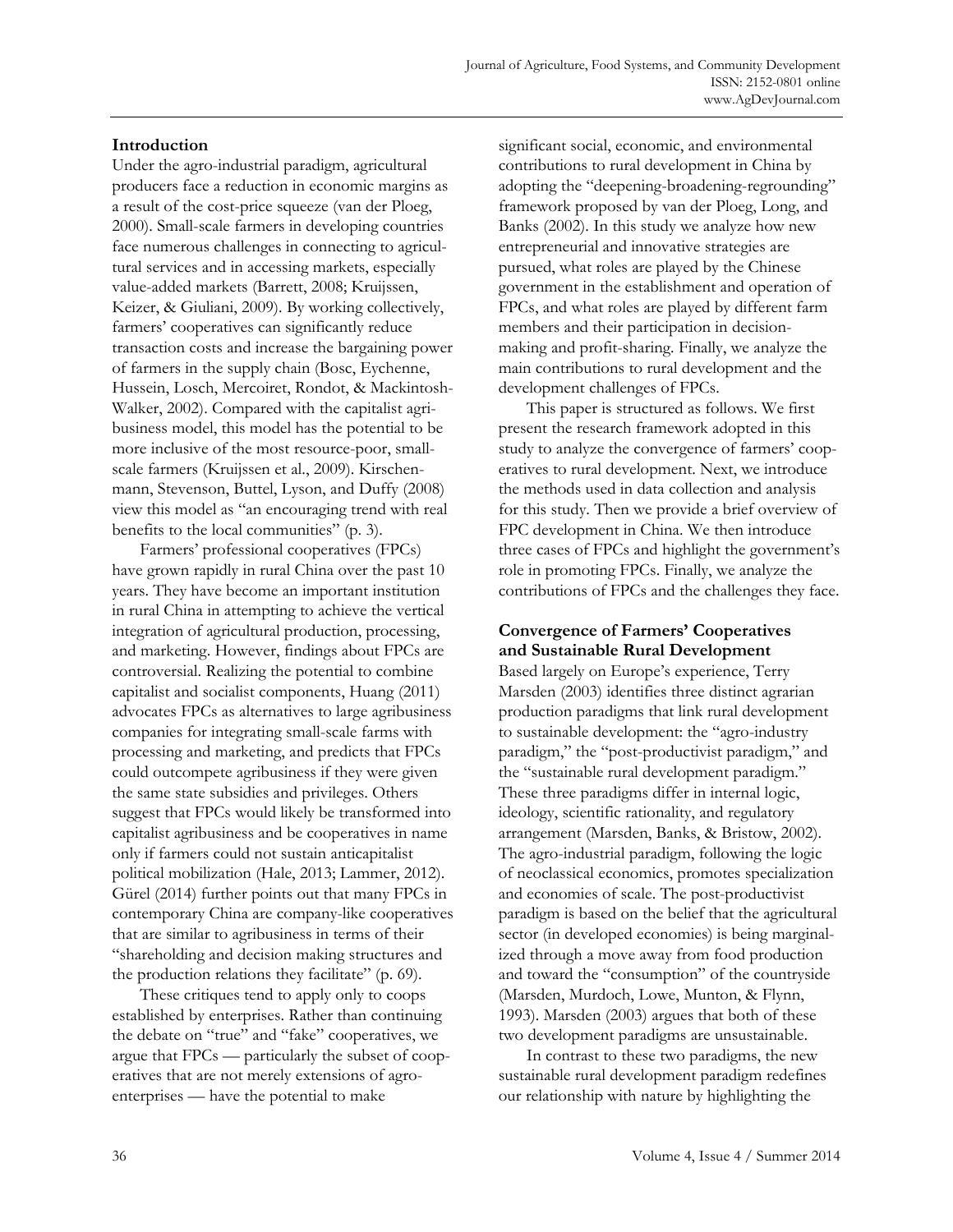multifunctionality of agriculture and works toward an alternative food supply chain to counter the scale and price rationalities of large-scale agribusiness (Marsden et al., 2002). The rural development paradigm explores opportunities in the agricultural sector related to resource use, livelihood strategies, and institutional arrangements. This paradigm reasserts land-based agricultural production as a central dimension in achieving rural sustainability and highlights the crucial roles of farmers and farmers' cooperatives in revitalizing the rural economy (van der Ploeg et al., 2000; Marsden et al., 2002). It emphasizes the ability and skills of famers and PFCs to generate different economic values from the same ecological resource through co-production, cooperation and coevolution of the resource base (Marsden, 2009). The multifunctional role of agriculture in meeting new social and environmental demands is underlined in this paradigm (Renting et al., 2009; van der Ploeg, Laurent, Blondeau, & Bonnafous, 2009).

 Although the rural development paradigm has been widely used, there is no comprehensive and agreed upon definition of it (van der Ploeg, 2000). Part of the debate concerns the role and categorization of rural development activities. To identify an activity as a "rural development activity," Marsden, Banks, and Bristow (2002) postulate that the aggregated effect of this activity must meet the following three conditions: (1) it is a response to the cost-price squeeze on agriculture and adds income (and/or employment opportunities) to the agricultural sector; (2) it corresponds to the needs and expectations of the population and expresses new relationships between the agricultural sector and society; and (3) it implies a redefinition, recombination, and/or reorganization of rural resources and develops new businesses and/or opportunities within rural society. The diversified activities can take place on-farm and/or within the local economy, either within the scope of agriculture or outside of it (van der Ploeg et al, 2002). Beyond the

Figure 1. Boundary Shifts: The "Deepening-Broadening-Regrounding" Typology



Source: Van der Ploeg, Long, & Banks, 2002, as cited in Van der Ploeg et al., 2012, p. 134.

production of raw materials, alternative activities include landscape management, agritourism, innovative forms of cost reduction, production of high quality and region-specific products, direct marketing, and new activities such as care activities for the disabled (Darnhofer, 2005, p. 309).

 Van der Ploeg et al. (2002) propose a typology of alternative farming strategies to categorize diversified rural development activities: "deepening," "broadening," and "regrounding" (see Figure 1). A *deepening* strategy refers to activities that add value to products by means of processing or by focusing on "quality" production (such as organic) or shortening the food supply chain. A *broadening* strategy refers to activities that diversify nonagricultural activities based on rural resources, such as agritourism and landscape con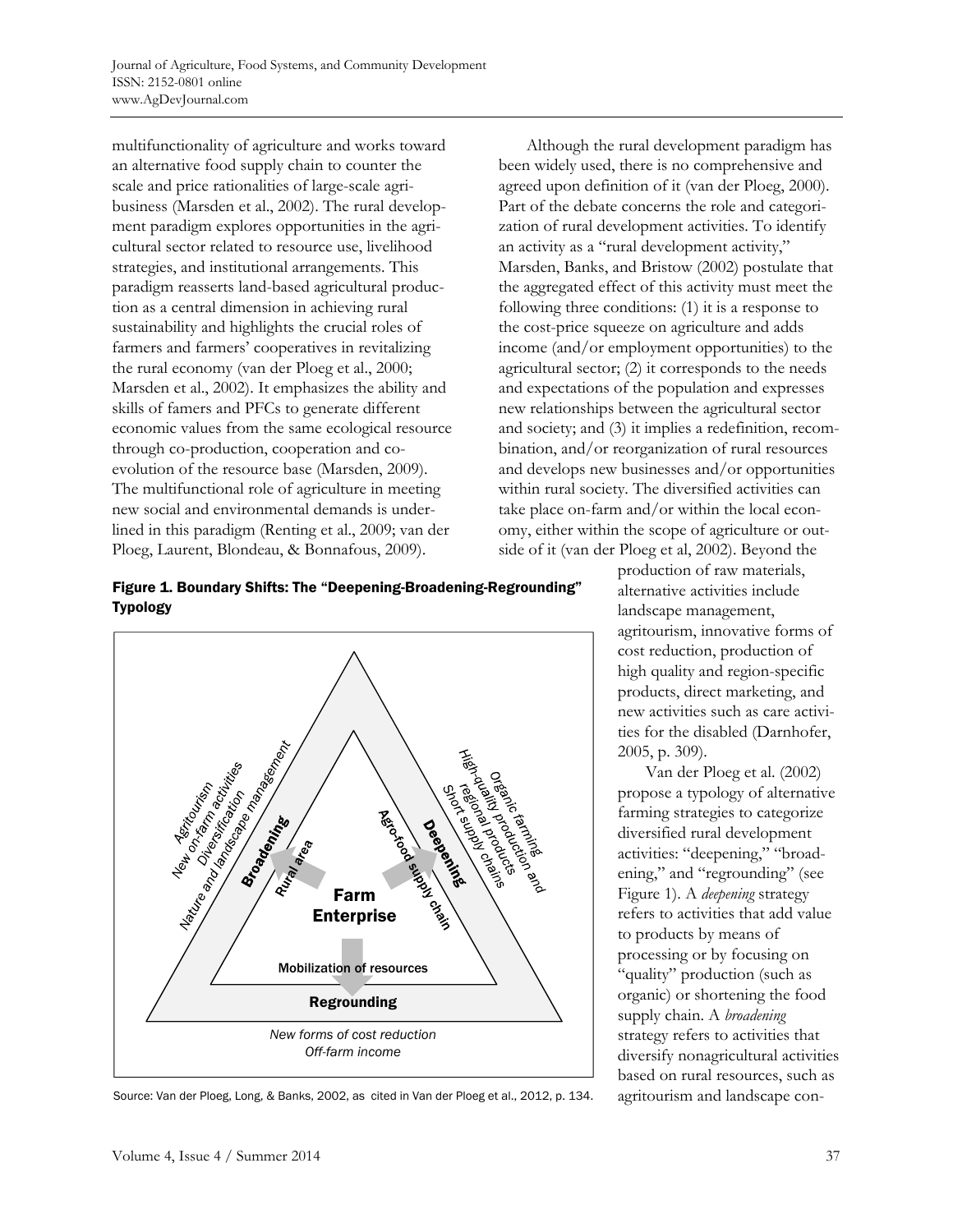servation. A *regrounding* strategy refers to activities that reorganize farm resources mainly through reallocating family labor, reutilizing farm resources, or adopting various forms of local and regional cooperation and/or collaboration to achieve cost reductions.

 To better accommodate the situation in China, we adopt this typology in the current study with two slight modifications: (1) we consider green, hazard-free,<sup>1</sup> and organic agriculture as ecological agriculture under the category of deepening strategy in this paper (see Scott, Si, Schumilas, & Chen, 2014, for the differences between organic, green, and hazard-free certification); and (2) we do not consider off-farm income to be a regrounding strategy for FPCs. Part-time farming is a common phenomenon in rural China, so it should not be viewed as an alternative farming activity. Moreover, the effects of part-time farming on rural development in China are contradictory, as we explain later in this paper.

 The deepening-broadening-regrounding typology provides an analytical framework for describing and assessing agricultural multifunctionality and rural sustainability. Beyond producing food and fiber, and providing employment and income, agriculture is considered to be one of the most common multifunctional activities, which also produces other commodities (such as agritourism and other services) and noncommodity outputs (such as landscape management, soil conservation, and biodiversity) (Durand & van Huylenbroeck, 2003; Renting et al., 2009). With a few exceptions (van der Ploeg, Jingzhong, & Schneider, 2012), this framework has been applied to date mainly within EU rural-development contexts (see for example Ortiz-Miranda, Moreno-Pérez, & Moragues-Faus, 2010).

 Rural development research often starts at the farm or farm household levels, although it is also

valuable to conduct studies at the regional level in order to examine connections to rural life more widely and to other (economic) actors operating in the countryside (Knickel & Renting, 2000). The farmers' cooperative model provides an important lens to analyze rural development at the regional level, although to date this model has received little attention in rural development research (Ortiz-Miranda et al., 2010). Following the deepeningbroadening-regrounding typology, we examine the potential contributions of FPCs to agricultural multifunctionality and rural development in China.

### **Research Methods**

 $\overline{a}$ 

The research was designed as a multiple case study (Yin, 2003), consisting of three cases of cooperatives involved in China's ecological and organic agriculture sector. Each of these three — Daizhuang Organic Farmers' Professional Cooperative in Jiangsu province, Tonglu Peach FPC in Zhejiang province, and Yuexi Organic Kiwifruit FPC in Anhui province — represents an FPC initiated and established by different types of internal or external actors. The cooperatives that we selected reflect the following three criteria:

- (1) They all follow the principles stated in the Farmers' Professional Cooperative Law,<sup>2</sup> although all three FPCs existed before the law was enacted.
- (2) The cooperatives were initiated and established differently: by large-scale farms, by agro-industries, and by other external actors (such as researchers, government agents, foreign donors, and nongovernmental organizations [NGOs]).3

<sup>1</sup> Given the fact that GMO and certain types of pesticides and fertilizers are allowed in production, green and hazard-free production practices would not be considered as ecological agriculture in a European or North American context. We categorize green and hazard-free production practices under "ecological agriculture" sector in this paper because they have a tendency toward reducing ecological impact by limiting the usage of agro-chemicals (in terms of both amounts and types) compared with conventional farming practices in China.

<sup>2</sup> According to the Farmers' Professional Cooperative Law, implemented in 2007, FPCs should follow five principles: (1) farmers play the dominant role in the cooperative; (2) the key purpose is to serve members and act in the common interests of all members; (3) the members shall join and exit voluntarily; (4) all members are equal and cooperatives are democratically controlled; and (5) surplus should be redistributed based on the volume of members' patronage (National People's Congress [NPC], 2006: article 3, chapter 1, paragraph 4). 3 Cooperatives initiated by agro-enterprises are not included in this study because agro-enterprises are mainly driven by profit maximization rather than a rural development goal. Clegg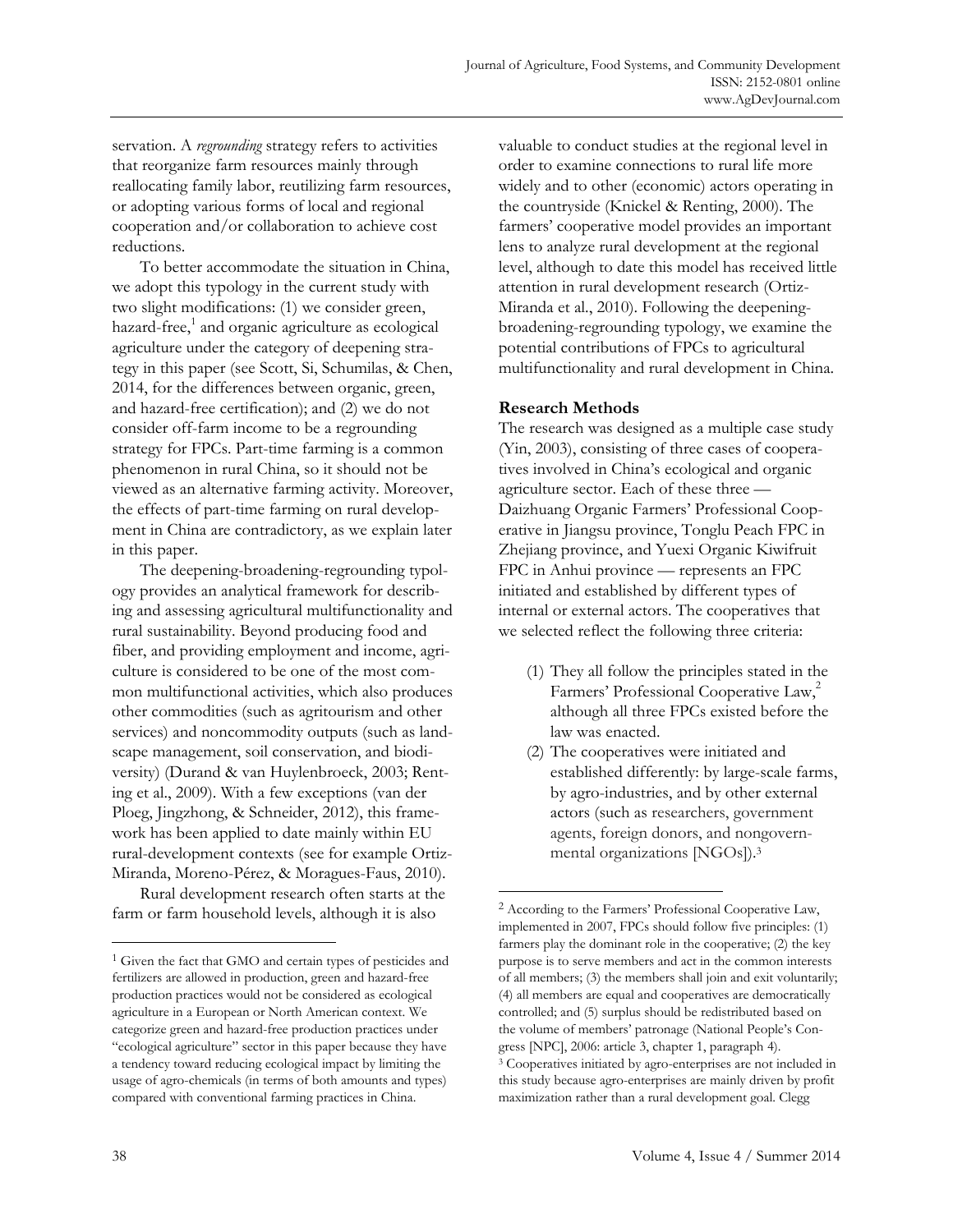(3) They all adopt "alternative" farming strategies and have been relatively successful economically.

 We chose to focus on successful cases to better understand the contributions of cooperatives to rural development. Moreover, we selected cases adopting "alternative" farming strategies in order to demonstrate the kinds of new opportunities that are emerging for farmers' cooperatives based on the growing demand for high quality and organic food, especially in China's domestic market (Si, Schumilas, & Scott, in press). We recognize, however, that most cooperatives in China are still oriented to conventional agricultural production.

 Both primary and secondary data were used in this study. Primary data were collected through face-to-face semistructured interviews. Over 20 interviews were conducted between 2010 and 2012.4 Interviewees were selected using purposive sampling and included the cooperative initiators, cooperative leaders, cooperative members, and organic certification agencies, as well as other key actors such as representatives from local institutions and government agencies. At least four interviews focused specifically on each of the FPC cases, including one with each cooperative leader. All interviews were conducted in person and took on average 60 minutes to complete. Interviews were conducted in Chinese, and notes were written in Chinese during each interview and translated into English later. In addition to this interview data, we also reviewed secondary sources in this study, including government reports, project reports of organic agricultural development in less-developed regions, and cooperative documents of Tonglu and Daizhuang FPCs. NVivo, a qualitative data analysis

computer software package for working with textual data, was used to code and inductively categorize data into themes.

# **The Development of Farmers' Cooperatives in China**

Internationally, cooperatives have been a central institution in social development, poverty alleviation, employment creation, and participatory development (United Nations, 2001). The cooperative model is defined by the International Co-operative Alliance (ICA) as "an autonomous association of persons united voluntarily to meet their common economic, social, and cultural needs and aspirations through jointly-owned and democraticallycontrolled enterprise" (n.d., para. 1). Cooperatives can deliver pro-poor growth in a manner that is owned and controlled by poor and small-scale farmers themselves (Clegg, 2006). Nevertheless, farmers' cooperatives in developing countries face many challenges due to the lack of capital and business management capacity (Birchall, 2004).

 The development of farmers' cooperatives since the establishment of the People's Republic of China in 1949 can be divided into three phases: from 1949 to the early 1980s, the early 1980s to 2007, and 2007 to the present. Since 1949, agrarian institutions have changed from agricultural "collectives" or people's communes in the Mao era<sup>5</sup> to family farming and then to FPCs (Jia, Hu, Hendrikse, & Huang 2010). The unsuccessful experience of agricultural collectives during the Maoist period became an obstacle to developing farmers' cooperatives in the following decades. The level of trust among people — an important basis for cooperation — was eroded in many systems of collectivization due to centralized decision-making that left little or no room for civil society initiatives and social organizations (Paldam & Svendsen, 2002). Subsequent challenges have been reported

 $\overline{a}$ 

<sup>(2006)</sup> found that the agro-industrial–oriented model in China leads to the monopolization of benefits by wealthy farmerinvestors and outside shareholders at the expense of smallscale farms. Moreover, this model does not address the disadvantaged position of small-scale farms in decision-making and in the distribution of earnings (see Yan & Chen, 2013, regarding the intellectual debate over rural cooperatives in China). 4 This is part of a larger project on "Greening China's food system: The emerging alternative and ecological agriculture sector" that has involved 106 interviews with six types of key stakeholders.

<sup>5</sup> We use the phrase "collective" here to refer to the type of collective action with the purpose to overcome barriers faced by individual farms. Although in the Chinese literature "collective" is sometimes translated into English as "cooperative," we recognize that "collective farms" in the Mao era would not be considered cooperatives today. The "collectives" in the Mao era did not meet the criteria of cooperatives, such as being voluntary to join or withdraw.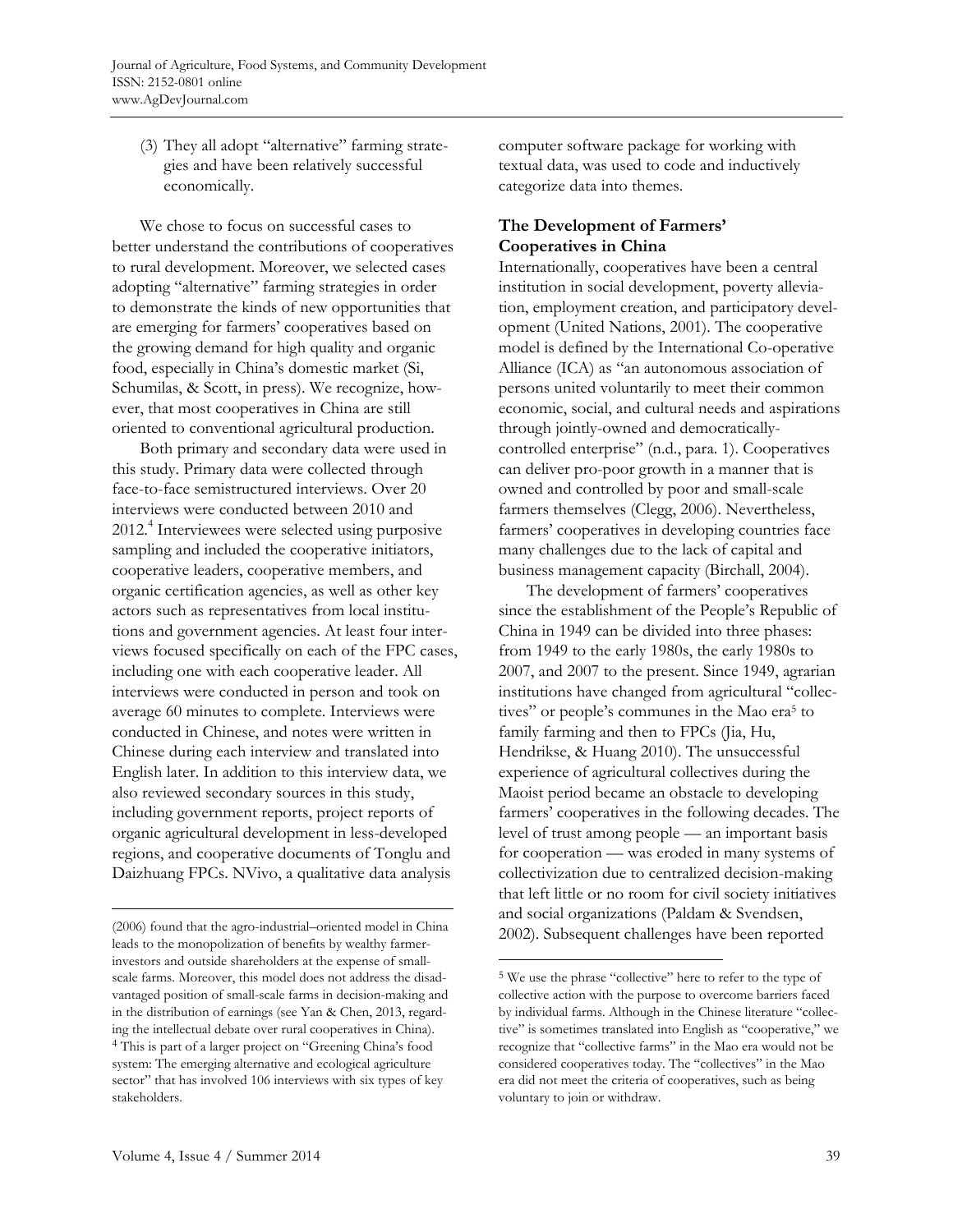in some post-socialist countries with (re)establishing farmers' cooperatives (see Paldam & Svendsen, 2002; Tisenkopfs, Kovách, Lošťák, & Šūmane, 2010). Agricultural collectives in China stagnated between the 1960s and early 1980s. Cooperatives began to emerge, particularly in the fruit and vegetable sectors (Garnevska, Liu, & Shadbolt, 2011), in the late 1980s, with the shift from central planning to market orientation in the agricultural economy (Xiaoshan, 1999). These cooperatives mainly involved pre- and post-farm production activities in relation to purchasing farm inputs, processing, and marketing (Clegg, 2006).

 Experiences of the "East Asia development model" in Japan, South Korea, and Taiwan indicate that rural development often garners more attention when the industrialization and urbanization of a country reach a certain phase. To build a stronger rural community and improve the living conditions of rural households, community-based rural development initiatives, especially farmers' cooperatives, have been promoted in these countries through policy support (Choi, Kim, Kim, & Kim, 2007; Long, Liu, Li, & Chen, 2010). Scholars argue that China reached a turning point for rural development in the 2000s in terms of per capita gross domestic product (GDP), which was US\$1090 in 2003 (Long et al., 2010). The fast-growing economy and stronger international standing mean that China is in a position to broaden its development strategy and provide more support to agricultural and rural development. China can learn from South agricultural collectives of the socialist era, in which the supplying of farming inputs and producing and selling activities were all centrally planned by government (Hu, Reardon, Rozelle, Timmer, & Wang, 2004). The stable legal environment together with various supportive government policies has created a favorable political and economic environment for developing FPCs in China. As a result, the number of FPCs has been increasing rapidly since 2007 (see Table 1). However, most FPCs are criticized for being "fake" cooperatives that are controlled by a small group of members and fail to empower small producers in practice (Yan & Chen, 2013). The "fake" cooperatives, mainly those initiated by agroenterprises, are different from the types that we examine in this study. Meanwhile, cooperation among FPCs across multiple townships is also developing in China; this increases their market power and provides more services for farm members (Garnevska, Liu, & Shadbolt, 2011).

 The main activities defined in the law include purchasing agricultural inputs, marketing, processing, transportation, storage, and providing agricultural technology and information. Learning from the experience of "comprehensive cooperation" in Japan, South Korea, and Taiwan, many Chinese rural development advocates and intellectuals (e.g., Wen Tiejun and Li Changping) also highlight the values of FPCs in empowering rural areas and small producers rather than focusing only on commodity production (Yan & Chen, 2013). In situations where farmers are poorly educated, lack

Korean and Japanese experiences and build a new countryside by establishing farmers' cooperatives to encourage local participation (Long et al., 2010).

 The first national Farmers' Professional Cooperative Law was implemented in 2007 to formalize and standardize FPCs in China. The law stipulates that FPCs must be voluntarily and democratically organized and remain independent in operation. Having FPCs controlled democratically by farmers sets them apart from the previous

|      | Number of registered<br>farmers' cooperatives | Number of<br>registered members | Registered capital<br>(millions of US\$a) |
|------|-----------------------------------------------|---------------------------------|-------------------------------------------|
| 2007 | 26,400                                        | 350,000                         | 5,074                                     |
| 2008 | 110.900                                       | 1,417,100                       | 14.329                                    |
| 2009 | 246,400                                       | 3,917,400                       | 40.070                                    |
| 2010 | 379,100                                       | 7,155,700                       | 74,002                                    |
| 2011 | 521.700                                       | 11.964.300                      | 117.950                                   |
| 2012 | 689,000                                       | n/a                             | 179,072                                   |

Table 1. Farmers' Cooperatives Registered at the Bureaus of Industry and Commerce in China, 2007–2012

a One US\$ was valued at 6.14 Chinese Yuan (Renminbi or RMB) as of August 2014. Source: Fleischer, 2012, p. 24; data from Ministry of Industry and Commence, and the General Station of Administration on Rural Cooperative Economy, Ministry of Agriculture.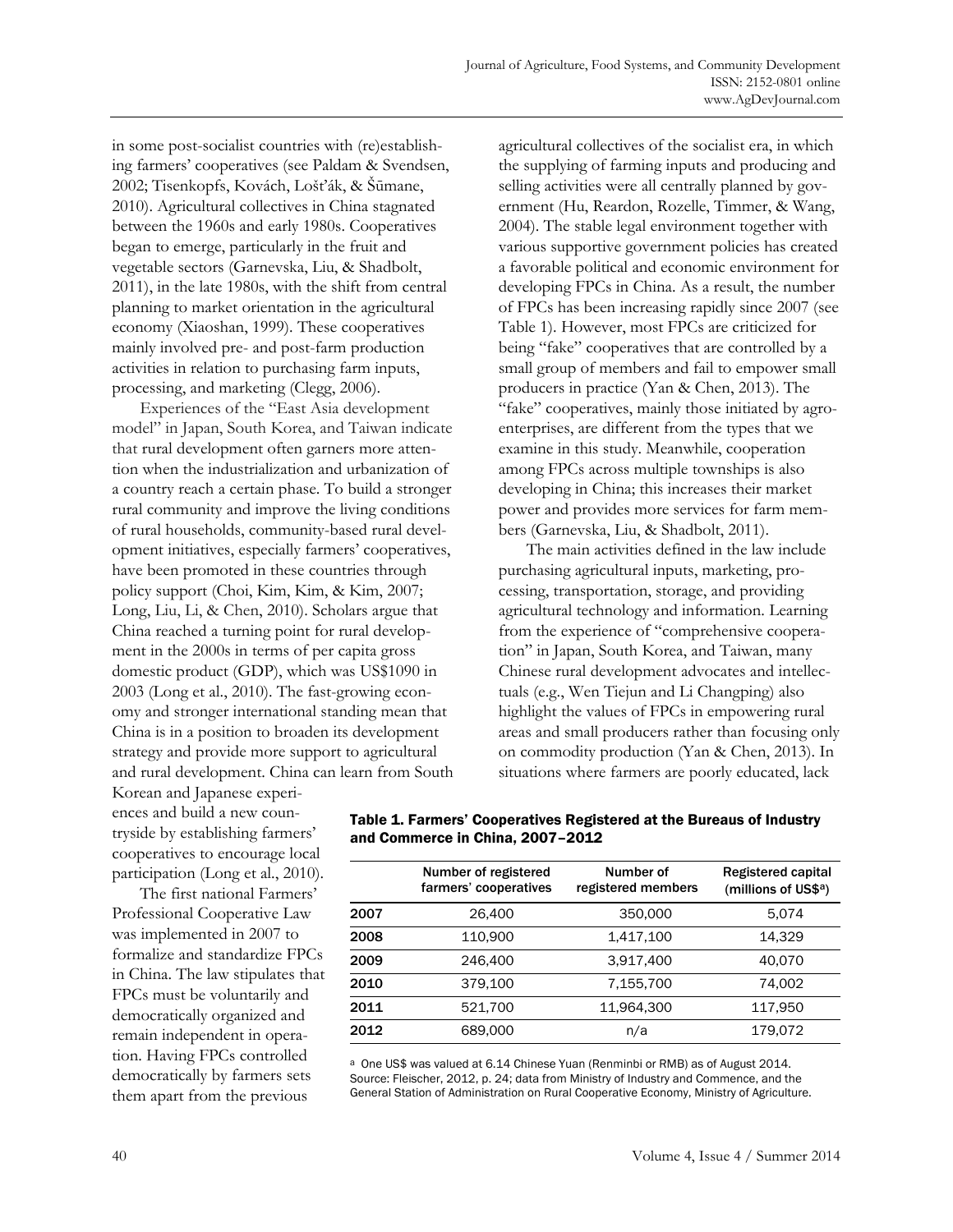cooperative management experience, and have limited access to legal advice, intellectuals who advocate for rural development have called on the Chinese government (at both national and local levels) to play a stronger role in promoting and organizing FPCs (Yang & Wen, 2011). With the strong support that the Chinese government has been giving to large-scale agribusiness enterprises, also called "dragon-head enterprises,"6 since the mid-1990s, the capacity of cooperatives has suffered (Wen & Dong, 2010). Yang and Wen (2011) call for stronger government support for developing cooperatives that "ensure fairness and protect the disadvantaged" and "represent integrative and long-term social interests" (p. 45).

 The development of FPCs in different parts of China has been quite uneven. Cooperatives are developing rapidly in eastern China, where the economy and markets are more developed and agriculture is more industrialized, whereas cooperatives in less industrialized western China are still in the early stages of development (Liang & Hendrikse, 2013). Zhejiang is a pioneering province in eastern China where the first modern farmers' cooperatives in China were established. Zhejiang takes the lead in the development of farmers' cooperatives in China, both in terms of the total number of FPCs and their economic performance (Liang & Hendrikse, 2013; Sultan & Larsén, 2011). It was also a leading province in enacting the provincial cooperative law and regulations in 2005, providing the basis for the national law<sup>7</sup> promulgated on July 1, 2007.

 In the following section, we outline three case studies that exemplify successful examples of developing economies of scope in FPCs to achieve agrarian-based forms of rural development. We begin by highlighting the socio-economic context

of each case. The practices and strategies pursued by the three FPCs are analyzed according to deepening, broadening, and regrounding strategies. We also examine the role played by the Chinese government in promoting cooperatives.

# **Findings**

 $\overline{a}$ 

# *Cooperative Profiles*

**Daizhuang Organic FPC:** Daizhuang village, south of Jurong city in Jiangsu province, is situated on hilly land with 1,040 hectares or 2,570 acres (approximately 666.7 hectares or 1,648 acres of farmland, 60 percent of which is hilly-slope land) and a population of 2,900 (around 866 households). At the time of establishing the cooperative, it was the poorest village within Zhenjiang City, despite boasting rich natural resources. Before the establishment of the Daizhuang Organic FPC, conventional crops, including wheat and rice, were produced. After a comprehensive study, a senior researcher, Mr. Zhao at the Institute of Zhenjiang Agricultural Technology & Science (IZATS), facilitated the establishment of this cooperative in 2006. Since that time, Mr. Zhao has continued to serve as an on-site technical consultant, and the village secretary has served as the cooperative leader,<sup>8</sup> attending to the daily management of activities in the cooperative. Daizhuang Organic FPC was the first organic farmers' cooperative in Jiangsu province. Its main products are organic rice and strawberries. Products are sold through various channels, including direct sale to companies<sup>9</sup> (60 percent of sales), to individuals (20 to 30 percent), through its own specialty stores locally, and via agencies in large cities. Home delivery was offered in 2007 and 2008 but was discontinued due to the high cost. Given the small volume of production, this cooperative faces challenges in supplying a large food retailer.<sup>10</sup>

<sup>6</sup> Dragon-head enterprises are "clustered groups to which state capital can be channeled and state preferential treatment provided" (Chan, 2009, p. 46).

<sup>7</sup> In China, provinces or municipalities are allowed and selected (in some cases) to experiment with new projects or strategies in a given area, and then the state learns from this and the experience shapes the national law. This differs from the procedure in many other countries, where a law is enacted and then people follow it in a much more linear system than in China (also see van der Ploeg et al., 2012).

<sup>8</sup> Given that many young people have migrated to urban areas for better job opportunities, secretaries are often the ones with a better education and stronger ability than others in rural areas.

<sup>&</sup>lt;sup>9</sup> In China, it is common for an employer to purchase gifts for employees or clients on special occasions throughout the year. 10 The large retailer refers in particular to Beijing Organic and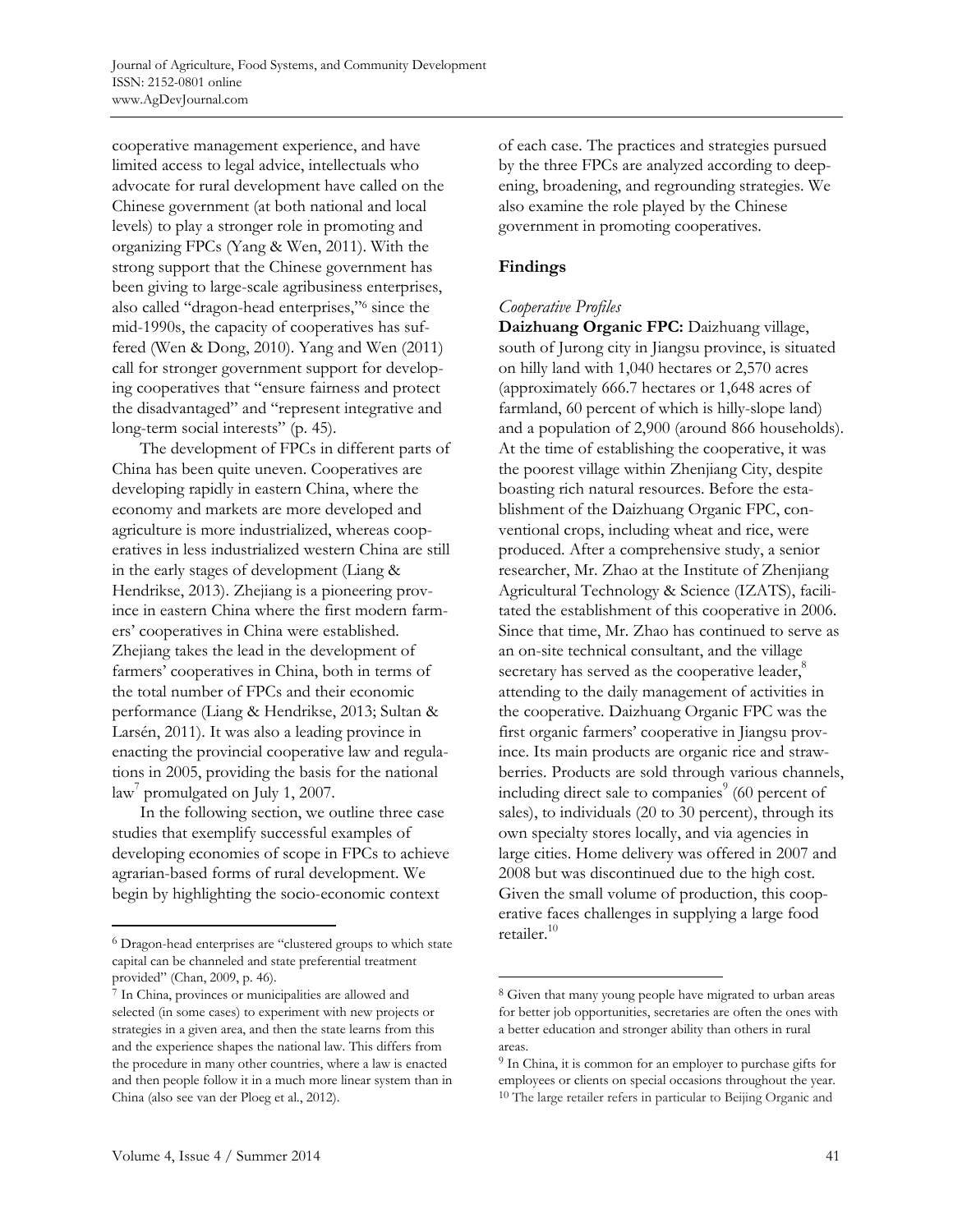**Tonglu Peach FPC:** Yangsanfan village, in the northern part of Tonglu county, in Zhejiang province, is situated in a mountainous area with 519 hectares or 1,282 acres (approximately 74 ha or 183 acres of farmland and 155 ha or 383 acres of forest land) and a population of 861 (285 households). Peaches have been grown in this area for approximately 170 years. Compared to other areas in China, rural communities in Zhejiang province are wealthier and farmers have greater entrepreneurial skills. The per capita income in this village was around US\$2,000 in 2008. With the support of local government agencies, the Tonglu Peach FPC was initiated in 2004 by a few local "large-scale" peach farmers, $^{11}$  which is the first farmers' cooperative in Tonglu county. Mr. Wang, one local large-scale peach farmer, has acted as the elected cooperative leader since its founding. He is highschool educated and is active in marketing and establishing social networks. Peaches and cherries are the main products of this cooperative. Peaches

Beyond Corporation (OABC), which is one of the largest companies engaging in the cultivation, production, distribution, and home delivery of organic food in China. Although this company has its own production bases, it also buys organic products from enterprises or cooperatives. FPCs also face great difficulties in selling their products through supermarkets, the major food outlets in most cities, partially due to the small volume of their production and the high standards that must be met. It is also costly to sell products through supermarkets, including paying stocking, sales, and promotional fees, and giving 20 percent of the profit to the store (Lagos, Scott, Rasmussen, Bugang, & Chen, 2010). Therefore many FPCs choose to sell their products at wholesale markets or via direct marketing channels (as we illustrated in the three cases discussed here).

11 We recognize that there are significant differences in definitions and in the understanding of what constitutes a smallversus large-scale farm in China and the west. In this study, small-scale farming refers to Chinese family farms with an average size of less then 0.5 hectare or 1.2 acres per household, whereas large-scale farming refers to farm sizes over 1.3 hectares or 3.2 acres. During our interviews from 2010 to 2011, farms with sizes over 20 mu (or 1.3 hectares or 3.2 acres) were referred to by several cooperative leaders as large-scale farms. Some of these farms lease land from their relatives or neighbors who choose to work in non-agricultural sectors in cities; others lease undeveloped village land from rural collectives. The latter often have comparatively larger scales (e.g., over 50 mu or 3.3 hectares or 8.2 acres) as we have seen in the Tonglu case.

are sorted into two grades: first-class peaches are gift packaged and are procured by companies and government agencies as gifts for employees $^{12}$  or are sold at specialty fruit markets in large cities; second-class peaches are sold at wholesale markets. Agritourism is also a channel for this cooperative to sell its products.

Yuexi Organic Kiwifruit FPC: Yufan village in Yuexi county, Anhui province, is situated in a cool mountainous area with 950 hectares or 2,348 acres (approximate 95 ha or 235 acres of farmland, 68 percent of which is paddy field and the rest is dry land, and 850 ha or 2,100 acres of forest land) and a population of 1,005 (257 households). It is the poorest village in the area. The Yuexi Organic Kiwifruit FPC<sup>13</sup> was established in 1999 in Yufan village with the support of a Deutsche Gesellschaft für Technische Zusammenarbeit (GTZ) project,<sup>1</sup> the Organic Food Development Center (OFDC),<sup>15</sup> and the local government. The cooperative produced organic kiwifruit and water bamboo. Mr. Chu, a former village officer, has served as the elected cooperative leader because he knows the local situation well and is willing to devote himself to local development. Following the end of GTZ project support in 2003, the organic kiwifruit FPC was divided into two groups in 2006: the kiwifruit FPC and the water bamboo FPC. The latter has

 $\overline{a}$ 12 This cooperative, collaborating with several other cooperatives that produce different crop varieties in the same area, runs its own specialty stores and attracts local consumers. 13 This cooperative is supported by Yufan Kiwifruit Research Institute, which was founded by several local farmers in response to serious plant diseases and insect pests suffered by kiwifruit farmers in the village from 1991 to 1993. With the technical support from the institute, kiwifruit production grew rapidly in the following 10 years, and this area became "the first township of kiwifruit production in East China" with over 290 ha (717 acres) under kiwifruit cultivation. 14 The Sino-German GTZ project (1998–2003), named "Development of Organic Agriculture in Poverty Areas in China," was initiated to offer an advisory service and information system in China for organic agricultural development. 15 The Organic Food Development Center (OFDC), founded in 1994 in Nanjing by the former Chinese State Environmental Protection Agency, is the first specialized organization engaged in research, certification, training, and promotion of organic agriculture in China. It is also one of the largest certification bodies in China.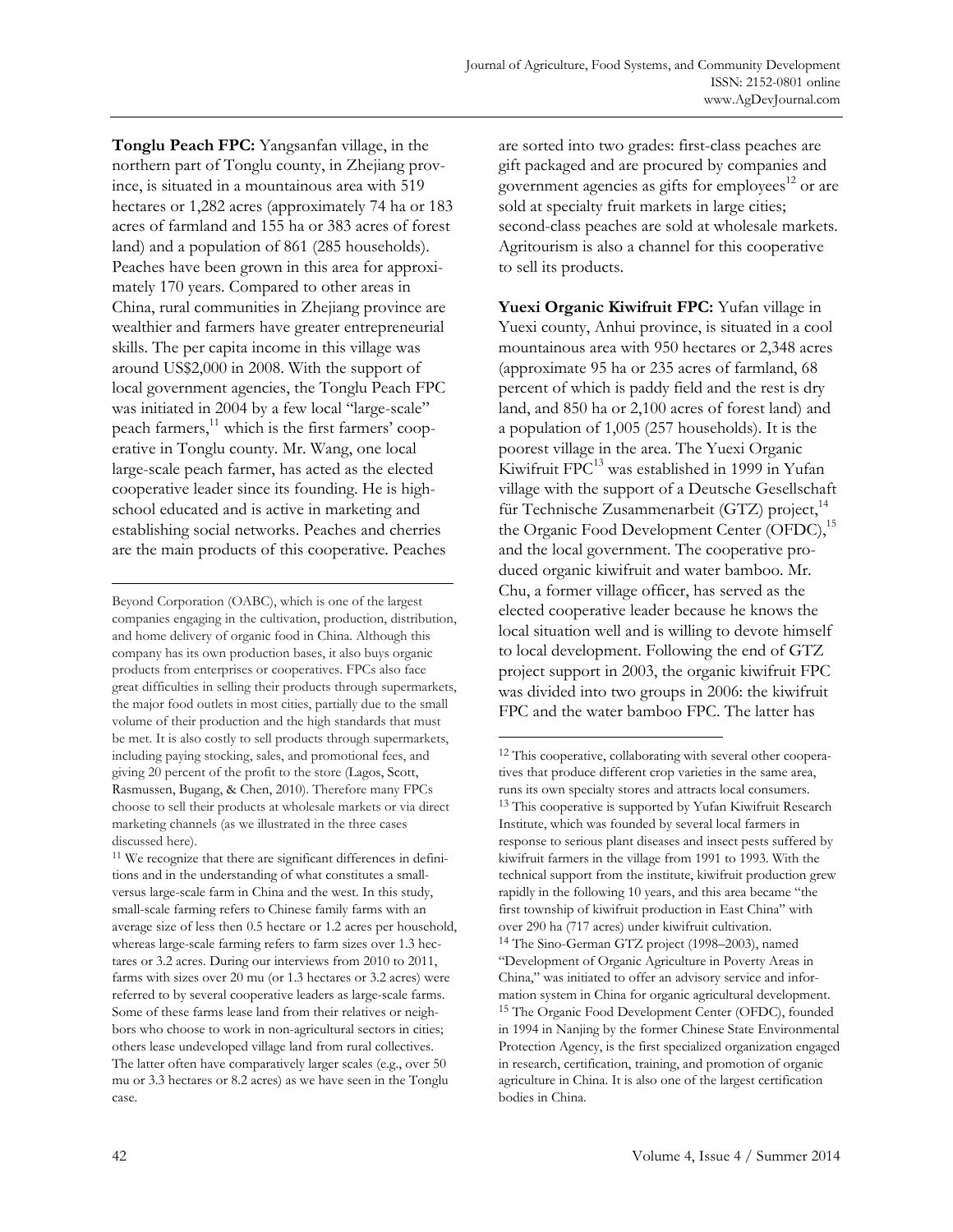been growing rapidly. The withdrawal of the GTZ project posed a difficult challenge to the kiwifruit FPC to continue organic farming because of the high certification costs, a shortage of funding, and limited access to value-added markets to garner a sufficient price premium. As a result, the FPC discontinued organic kiwifruit farming. Organic kiwifruits had been exported with the assistance of the GTZ project, while non-organic kiwifruits have been sold domestically through various channels since the project support ended. Water bamboo is delivered to large cities (e.g., Shanghai, Nanjing, Hefei) and sold at wholesale markets. More recently, the retirement of the kiwifruit FPC leader also created difficulties as members lacked confidence in the new leader. Key characteristics of the three FPCs are summarized in Table 2.

# *Alternative Strategies and the New Rural Development Paradigm*

The key function of FPCs is to provide services for their members. These services support on-farm activities (such as providing technical assistance and purchasing inputs together) and/or facilitate

marketing their produce (such as sorting, grading, marketing, and processing). Activities and strategies adopted by the three FPCs can be grouped into the three categories of deepening, broadening, and regrounding (Table 3).

**Deepening Strategy:** All three FPCs have undertaken initiatives to increase the value of their products. Following Renting, Marsden, and Banks (2003), these initiatives can be considered to be new configurations of alternative food networks (AFNs). Three main types of deepening strategies were pursued. First, product branding was developed by all three FPCs with the goal of improving the reputation and market competitiveness of their products. Second, ecological and local characteristics of products (certified organic, green, hazardfree and geographical identification) were simultaneously highlighted in all three FPCs. These formalized standards and labels show the attributes of product quality and can help diversify marketing channels (Renting, et al., 2003). Although organic certification was not continued in the Yuexi FPC after the GTZ project withdrew in 2003, all water

|                         | Daizhuang FPC<br>(Jiangsu province)                                            | Tonglu Peach FPC<br>(Zhejiang province)                             | <b>Yuexi FPC</b><br>(Anhui province)                                     |
|-------------------------|--------------------------------------------------------------------------------|---------------------------------------------------------------------|--------------------------------------------------------------------------|
| Locations               | Close to large cities (Nanjing)<br>and Shanghai)                               | Close to large cities (Hangzhou<br>and Shanghai)                    | Far from large cities                                                    |
| <b>Initiators</b>       | Several local farmers with<br>large-scale farmland                             | A researcher                                                        | The GTZ project and the Organic<br><b>Food Development Center</b>        |
| <b>Leaders</b>          | A large-scale farmer                                                           | Local government official                                           | Former local government official                                         |
| Year established        | 2006                                                                           | 2004                                                                | Founded in 1999 and registered<br>in 2001                                |
| Number of<br>members    | 612 households (70% of village<br>households) in 2012; 3<br>households in 2006 | 173 households (60% of total)<br>in 2011; 116 households in<br>2004 | No updated data (138)<br>households in 2002; 43<br>households in 2001)   |
| Technical<br>innovation | Introduced a new rice variety<br>from Japan                                    | Applied new technology to<br>stagger the harvest time               | Promoted suitable crops for local<br>natural resources                   |
| <b>Main products</b>    | Organic rice and strawberries                                                  | Peaches (green and hazard-free<br>certified) and cherries           | Kiwifruit and water bamboo<br>(hazard-free certified)                    |
| Target markets          | Domestic: various channels                                                     | Domestic; gift packages &<br>wholesale markets                      | International (only for organic<br>kiwifruit) and domestic:<br>wholesale |

a Most data listed in the table were supplied through interviews; additional information came from the report of the Yuexi Organic development Project 2002 (Bao, 2002) and cooperative documents of the Tonglu and Daizhuang FPCs.

b Most of the arable land in Yuexi county is cold, waterlogged paddy field, which is not suitable for growing regular crops (i.e., rice) and has low yields, but it is ideal for growing water bamboo. The Yuexi FPC took advantage of the local natural conditions and encouraged farmers to grow water bamboo.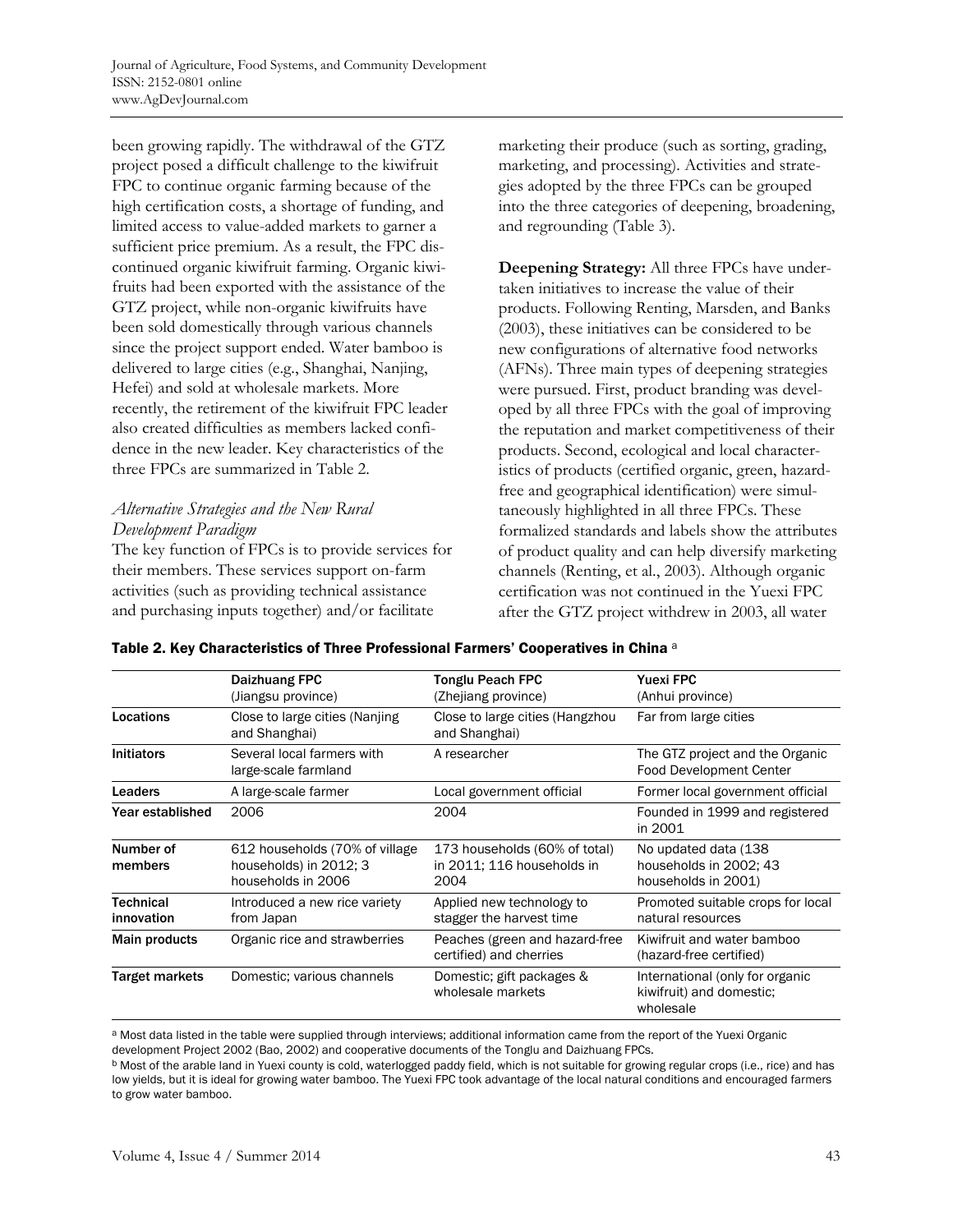|                               | Daizhuang FPC                                                                      | <b>Tonglu Peach FPC</b>                                                                                      | <b>Yuexi FPC</b>                                                                                                                                |
|-------------------------------|------------------------------------------------------------------------------------|--------------------------------------------------------------------------------------------------------------|-------------------------------------------------------------------------------------------------------------------------------------------------|
| Deepening<br>strategy         | Product branding; food pro-<br>cessing; organic certification;<br>direct marketing | Product branding; sorting and<br>packaging; green and hazard-<br>free certification; direct<br>marketing     | Product branding; organic certi-<br>fication; hazard-free certification;<br>geographical identification (GI) of<br>raw materials (water bamboo) |
| <b>Broadening</b><br>strategy | Plan to develop agritourism                                                        | Flower Festival and agritourism                                                                              | None                                                                                                                                            |
| Regrounding<br>strategy       | Unified farming management                                                         | Unified farming management;<br>collaborating with other FPCs in<br>the same region to develop<br>agritourism | Unified farming management;<br>collaborating with other FPCs in<br>the same region to transport<br>products to larger cities                    |

#### Table 3. Typology of Strategies Pursued by the Three Cooperatives

bamboo produced in Yuexi county is hazard-free and geographical identification–certified. The Tonglu cooperative received hazard-free certification for 200 ha (949 acres) in 2005 and green certification for 67 ha (166 acres) in 2006. Peaches were sorted into two grades: first-class peaches for gift packages and second-class peaches for wholesale markets. The third type of deepening strategy, employed by the Daizhuang and Tonglu FPCs, was to use used direct-marketing strategies to sell most of their produce. The Yuexi FPC did not, due to the long distance from customers.

 **Broadening Strategy:** At the time we conducted interviews, the Tonglu FPC was the only one among these three cases that developed a broadening strategy, although the leader of the Daizhuang FPC expressed strong interest in promoting agritourism. With the support of the Tonglu municipal government, the Tonglu FPC collaborated with several other FPCs in the same area to host visitors during the period of Flower Festival (lasting for four months from late March to mid-July). During the festival period, they organized many activities, including cultural performances, demonstrations of local agricultural products, tastings, sales, signing sales contracts, picking local fruits, and homestays with rural households. Agritourism (also called agritainment, experiencing life in a rural area) has become a popular form of rural tourism for many urbanites in China (Marsden, Yu, & Flynn, 2011). The leader of the Daizhuang FPC also viewed agritourism as a potential channel to sell its produce by hosting harvest festivals or other activities; it plans to develop agritourism in the near future. Agritourism was not mentioned in the Yuexi FPC, likely due to its distance from urban areas.

**Regrounding Strategy:** In terms of regrounding strategy, all three FPCs have developed and implemented unified farming management, which can reduce production and transaction costs on member farms by taking advantage of economies of scale. The FPCs made unified plans for farming activities (i.e., what, when, and how it is produced) to enable an adaptive response to increasingly differentiated market demands (such as quality requirements, seasons, product presentation). They also provided various services to their members, such as technical assistance and training; supplying ecological fertilizers and pesticides; supplying seeds and seedlings; and product processing, packaging and marketing. Collaborations among FPCs in the same region were adopted by the Yuexi and Tonglu FPCs to reduce the costs for transportation and for hosting events, respectively, even though these collaborations were informal and very loose. The leader of the Daizhuang FPC planned to combine crop cultivation and breeding (geese in this case) to offset the low productivity of organic rice farming and to increase farmers' income.

 Compared to the deepening activities adopted by all three FPCs, the broadening activities are far less developed except agritourism in the Tonglu FPC. The adoption of non-agricultural activities is more challenging for FPCs. The underdevelopment of the broadening activities can be explained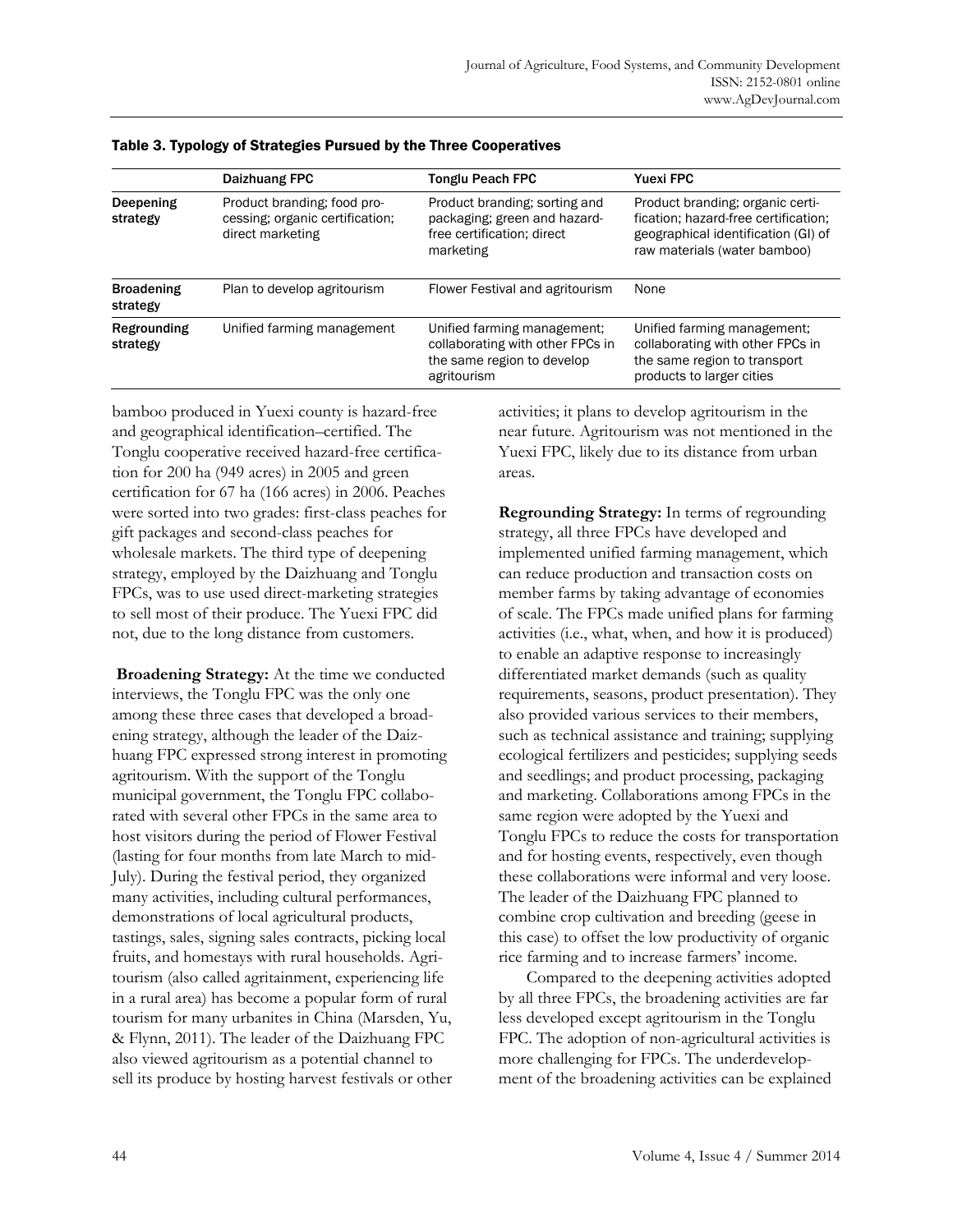by the following reasons. First, some initial conditions are required to develop these kinds of activities. For example, an initial but significant investment is needed for developing and organizing agritourism in making rural areas attractive, such as providing accommodation facilities, arranging activities, and offering suitable opportunities for spending (Gannon, 1994). Considering the significance of the investment and the uncertainty of economic returns, an FPC is often unable or reluctant to invest in these facilities. Second, government needs to play an important role in funding and facilitating agritourism at the initial stage (Fleischer & Felsenstein, 2000; Iorio & Corsale, 2010). This poses challenges for developing agritourism in poor areas (for instance, Anhui province in our case study) where the local government has a more limited budget. The third reason for the underdevelopment of the broadening activities is that, besides economic constraints, developing non-agricultural activities and in particular agritourism often requires new skills such as guest services, marketing, and advertising (Sharpley, 2002), which are unfamiliar to farmers. In addition, collaboration among FPCs in the same region is important in developing agritourism, as we saw in the Tonglu FPC case (see also van der Ploeg et al., 2012).

#### *Membership and Internal Governance*

Based on the contributions in terms of land, labor, financial capital, and other social assets, cooperative members in an FPC can be divided into two main categories: core members (who are full-time farmers, often farming at comparatively large scales) and common or affiliate members (who are parttime farmers<sup>16</sup>).

 According to our research, core members are often the village elite, including large-scale farmers, entrepreneurial farmers, business owners, and local government officials. These members generally hold more shares in the cooperative and correspondingly enjoy a greater share of its profits. They play an important role in initiating and promoting

cooperative development by serving as the leaders of the cooperative and as members of the governing board. When we inquired about the qualities of an effective cooperative leader, the following characteristics were mentioned most frequently by cooperative members and leaders: having vision, business and management capacity, good educa- $\frac{17}{2}$  and an enthusiasm for innovation; and being well-connected, open-minded, and committed to the cooperative. Local officials, who are also farmers in the villages, are often the best suited candidates to be cooperative leaders. Thus, as we saw in the Daizhaung and Yuexi cases, some village officials served as cooperative leaders. However, as we saw in these same two cases, the cooperative leader might not be the same person who initiates the cooperative, particularly in cases where cooperatives are initiated by external forces. The initiators often acted as an external connector in seeking out and providing financial, technical, and/or marketing support to the cooperative, while the leaders focus more on cooperative management and agricultural production.

 Common members in all three FPCs appear to be similar in terms of their average size of landholding, age, and part-time farming status. In asking the cooperative leaders about the age, gender, and education characteristics of farm members in their cooperatives, we found that most members are farmers over 50 years old who have limited education. The governing board and core members normally participate more in decision-making regarding all stages of production and marketing, whereas the common members participate mainly in the production domain and are seldom involved in operational decision-making (see Table 4; also see Liang & Hendrikse, 2013). According to the FPC law, everyone in the FPC has equal rights in

 $\overline{a}$ 

<sup>16</sup> Many "part-time" farmers in rural China work in cities during the slack farming season and return to their rural homes only in the busy farming season.

<sup>17</sup> The education level of the rural population in China is relatively low, with an average of 6.5 years of schooling (Zhang, Huang, & Rozelle, 2002). Approximately 14 percent of the rural population in China is illiterate or semi-illiterate (Fan & Zhang, 2004). Considering the fact that migrants to urban areas are better educated than those who have not migrated (Zhao, 1999), the education level of the population who stay behind and continuing farming is lower. In this paper, the term "good education" refers to people with a level of secondary education or higher.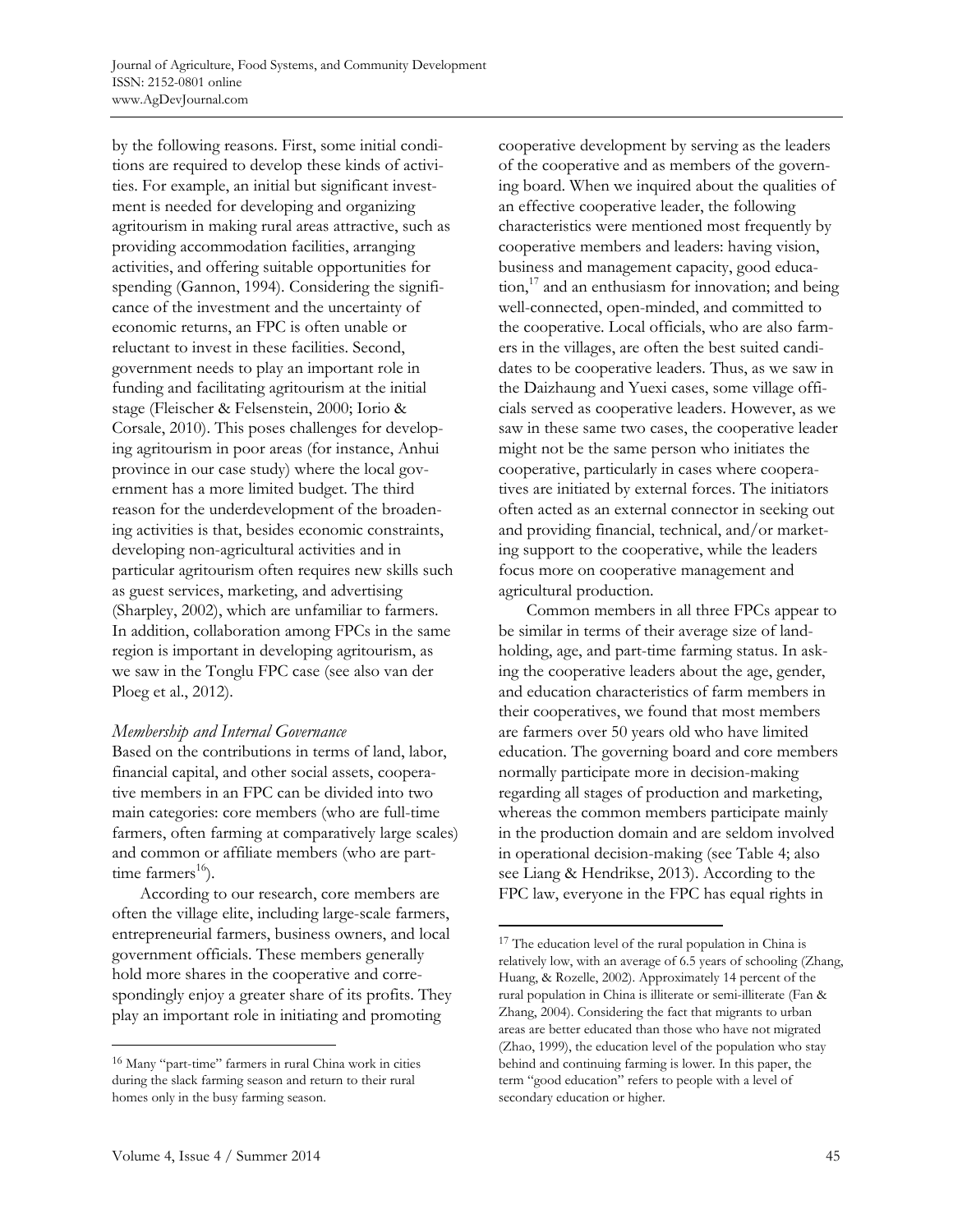|                                  | Daizhuang FPC                                                                                                                                   | <b>Tonglu Peach FPC</b>                                                                   | <b>Yuexi FPC</b>                                                                                                                                    |
|----------------------------------|-------------------------------------------------------------------------------------------------------------------------------------------------|-------------------------------------------------------------------------------------------|-----------------------------------------------------------------------------------------------------------------------------------------------------|
| Membership                       | Core members (playing roles in<br>coop. management and<br>technical support) and common<br>members; members farming in<br>almost the same scale | Core members (large-scale;<br>investing more capital) and<br>common members (small-scale) | Core members (leasing large-<br>scale land; investing more<br>capital; delivering products to<br>urban markets) and common<br>members (small-scale) |
| Decision-making<br>among members | Core members decide on technical innovations and marketing issues, while common<br>members mainly just participate in production                |                                                                                           |                                                                                                                                                     |

| Table 4. Membership and Decision-making in Three Cooperatives |  |
|---------------------------------------------------------------|--|
|                                                               |  |

decision-making (i.e., "one person one vote"), regardless of how much capital he or she has in the cooperative. The low participation of common members in FPC decision-making is largely due to lack of knowledge and information about technical innovations and marketing, being busy with offfarm work, and lack of interest (due to their small scale of farming and rapidly rising wages in nonagricultural sectors).<sup>18</sup>

#### *Government's Roles*

The Chinese government has played an important role in promoting farmers' cooperatives by implementing the Cooperative Law and developing a series of favorable policies. This has been particularly significant at the provincial and local government levels, although the extent of support varies by province, based on economic capacity. In recognizing the potential to improve farmers' production and marketing capacities, local governments have used administrative procedures, financial support, and other incentives to encourage the development of farmers' cooperatives within their jurisdictions. This can involve hosting mobilization meetings, providing technical training, arranging site visits for key members, assisting in and providing subsidies for certification for various ecological food standards, providing tax exemptions, and other kinds of financial support.

 In this study, we found that the Daizhuang and Tonglu cooperatives receive more government support and are economically stronger than the Yuexi cooperative. This can be partially explained by the fact that Zhejiang and Jiangsu provinces are

wealthier.<sup>19</sup> However, we have too few cases in this study to be able to broadly conclude that cooperatives in wealthier provinces or regions tend to be stronger and receive more government support than those in less well-endowed provinces or regions. By asking how much funding the cooperative has received and via which channels, we found that subsidies and financial support are not equally distributed among farmers' cooperatives, even those in the same region. These funding opportunities have each been channeled to cooperatives via various government development projects, such as the Rural Poverty Alleviation program, the Upland and Mountainous Area Development Project, and the High-efficiency Agriculture Project. Our case studies found that cooperative initiators and/or leaders who have contacts in relevant government departments and are socially well connected have played an important role in acquiring funding information and preparing funding applications.<sup>20</sup>

 Financial support and subsidies for rural development typically take the form of investment in rural infrastructure, crop storage, and processing facilities. This investment is especially important for cooperatives struggling to raise capital at the start-up stage. According to our interviews, in all three cases a significant amount of government funding had been used for improving village roads. Although this type of government funding was not explicitly linked to support for cooperatives, it has played an important role in better linking coopera-

 $\overline{a}$ 

<sup>18</sup> Interview with the cooperative leaders and members in three FPCs in Anhui, Jiangsu, Zhejiang provinces, various dates, 2010-2011.

<sup>19</sup> Interview with three government officials and two cooperative leaders in Anhui, Jiangsu, Zhejiang provinces, various dates during 2010–2011.

<sup>20</sup> Interview with the leaders of the Yuexi and Daizhuang FPCs, July 26, 2010, and June 1, 2011, respectively.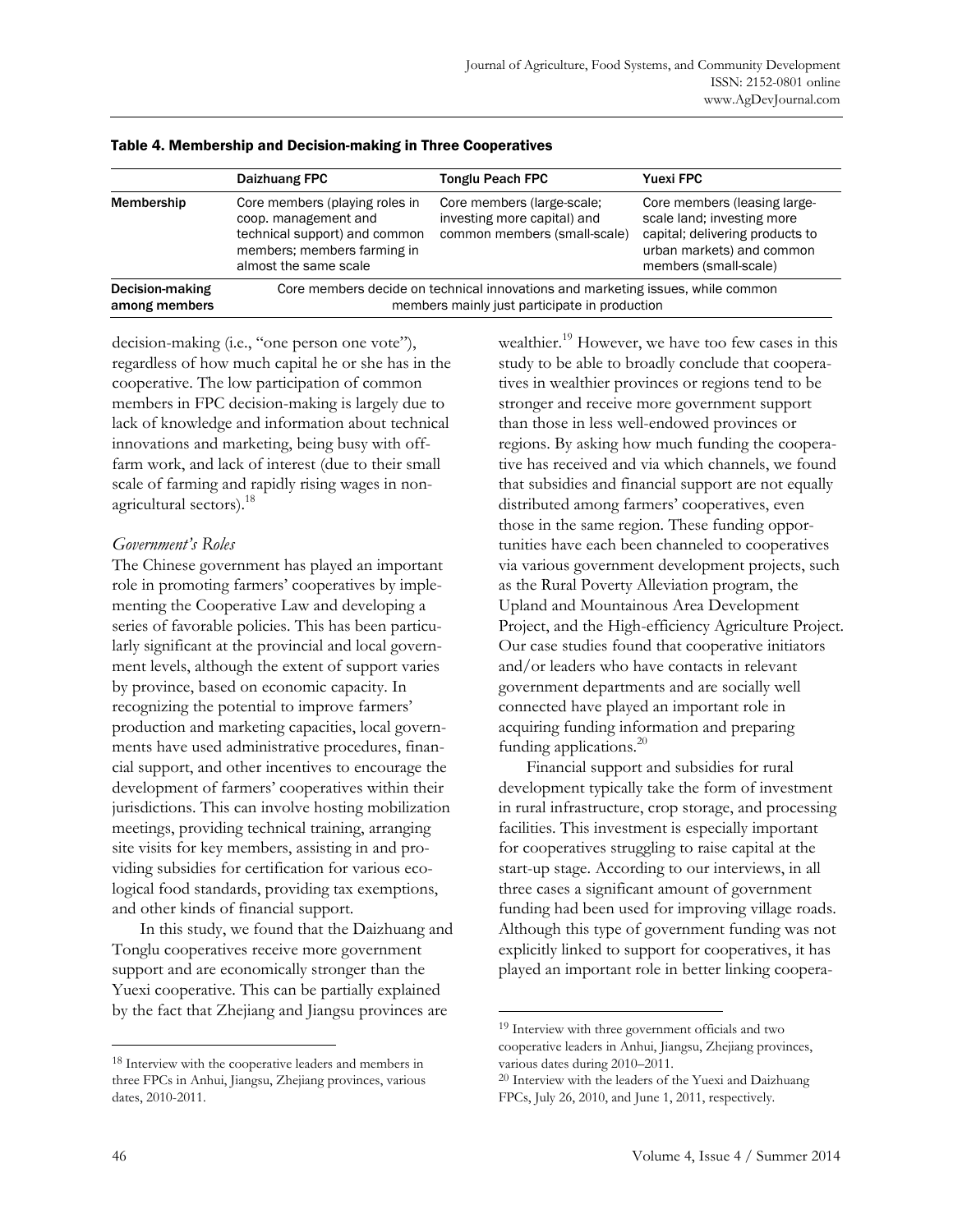tives to outside markets. The Daizhuang FPC received interest-free loans of US\$35,000 to purchase rice processing equipment. Financing for the drip irrigation systems installed by the Tonglu cooperative was partially supported by the Zhejiang provincial and municipal government. The installation of a drip irrigation system helps minimize water contamination from fertilizer and pesticide runoff, and also reduces labor inputs by avoiding the need for irrigating by hand. To host a local agricultural festival, the Tonglu government had also provided substantial funding each year since 2008 to improve village infrastructure and increase the attractiveness of the village to tourists. Beyond protecting and promoting rural lifestyle and culture, this festival also works as a marketing strategy to help advertise the cooperative and expand the reputation of its products.

 Local governments also support cooperatives by providing technical training and product promotion by establishing product brands. For the Daizhuang FPC, the municipal government assisted in establishing collaboration between the cooperative and several agricultural universities in the surrounding areas. The Tonglu FPC had four technicians, all of whom had attended technical training sessions organized and financed by the Bureau of Agriculture in Tonglu county. These training sessions were offered by experts and researchers from Zhejiang University and the Academy of Agricultural Science at the city and provincial levels. After attending training courses three to four times per year for two to three years, the leader and these technicians established an extension program in 2004 to provide on-site technical support to local farmers. The Yuexi FPC was mainly initiated by the GTZ project, and local government agencies played a small role in the early stages. Since the GTZ project ended, local government has started to play a more important role, especially in assisting with hazard-free and GI (geographical indication) certification for all water bamboo produced in Yuexi county. The Yuexi county government established a special department to promote certified agricultural products, mainly hazard-free and green food, to take advantage of the county's abundant natural resources with low contamination.

 In addition to these various forms of tangible support, local government has also provided public recognition to selected cooperatives as a reward for their good performance. The Daizhuang FPC was honored by the Ministry of Agriculture with national-level "Model FPC" recognition in 2012. The Tonglu FPC also received many awards and honors from the government, such as city- and provincial-level "Model PFC" recognition.

### **Discussion**

*Cooperatives' Contributions to Rural Development*  In this study we examined a series of diversified land-based activities adopted by three farmers' professional cooperatives engaging in ecological agricultural production in three provinces of China. These activities have a range of different expressions, including capturing greater value-added in production via certification, branding, processing, sorting, and packaging (found in all three FPCs); shortening supply chains (for example, providing home delivery and operating local specialty stores in the Daizhuang FPC); and expanding to other on-farm activities (for example, agritourism in the Tonglu FPC). Rural systems with strong multifunctionality can offer diverse opportunities for residents in terms of earning non-agricultural income (e.g., agritourism), maintaining high environmental quality, and increasing stakeholder involvement and rural democracy (Wilson, 2010). We categorized the diversified rural development activities into three alternative strategies: deepening, broadening, and regrounding. We assessed the economic, social, and environmental impacts of farmers' cooperatives associated with adopting these activities and strategies. This provided a sense of their contributions to agricultural multifunctionality and rural development.

 In all three cases the economic contribution of FPCs to rural development is significant. Members in all three FPCs have reported a significant increase of their household income from agricultural production. For example, the average household income of members of the Daizhuang FPC increased by approximately RMB 5000 (US\$310) in 2010. By taking advantage of economies of scale FPCs help overcome the limitations of small-scale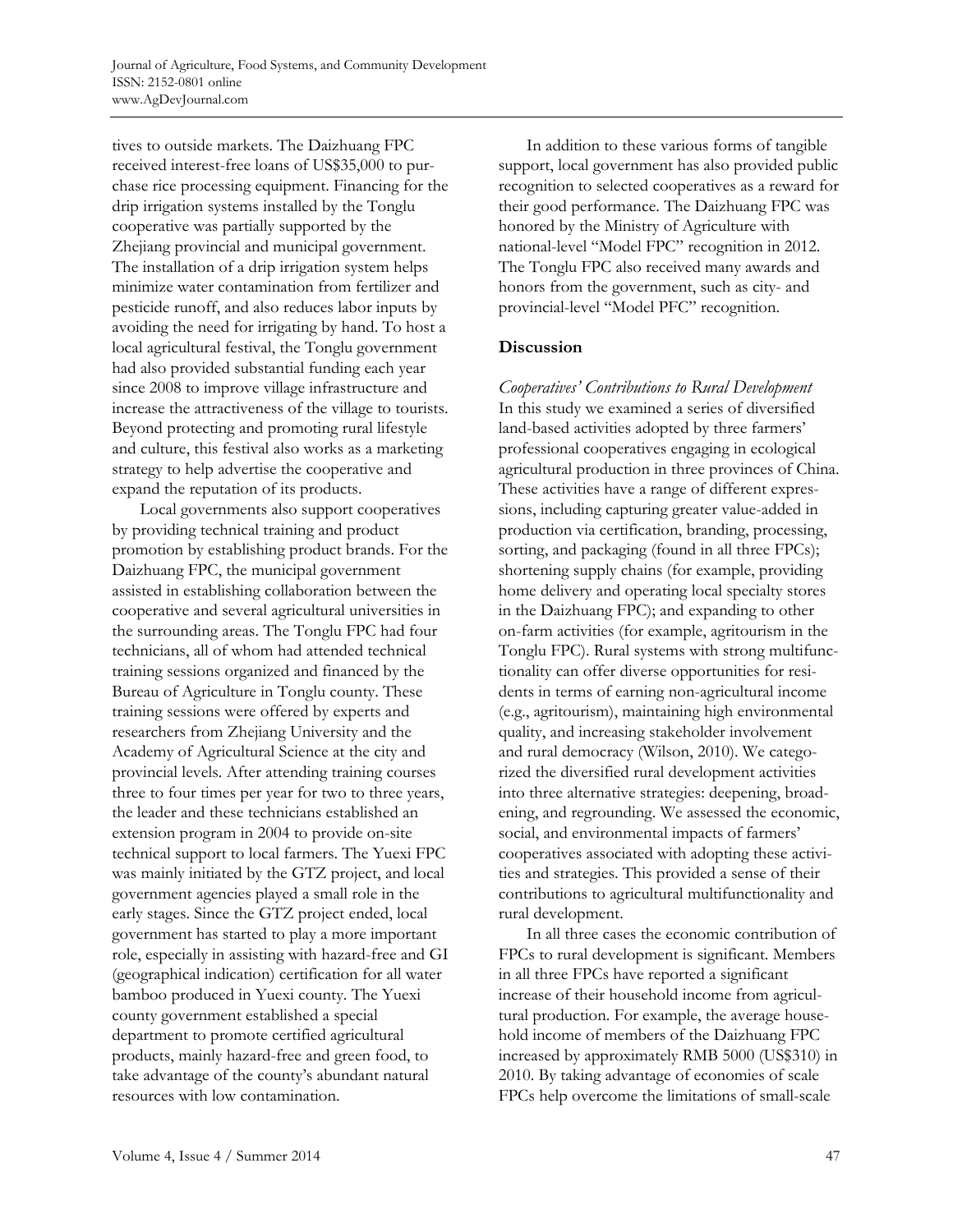farming in terms of supplying input, marketing outputs, reducing transaction costs, enhancing the safety and quality of agricultural production, increasing market competitiveness, and expanding new markets or value chains. The "deepening" activities enhance the economic empowerment of small-scale farmers by linking them to value-added markets (e.g., ecological and organic products, branding, processing, sorting, and packaging). Beyond producing food, the Tonglu FPC also adopted a broadening strategy (i.e., agritourism) to help advertise the cooperative and increase the reputation of its products. Through united management and collective decision-making, the "regrounding" activities provide economic contributions to farm members by reducing production and transaction costs, and responding more effectively to market demands. These diversified activities contribute significantly to improving household incomes and living conditions of cooperative members, which are also the goals of current agricultural policies.

 All three FPCs have experienced substantial growth in cooperative membership since their establishment. As the leader of the Tonglu FPC explained,

Since our cooperative was founded, many strategies have been adopted, such as branding, certification, sorting and packaging, direct marketing, etc. These strategies have helped increase the prices of our products. Our members now receive higher economic returns from farming. So farmers in our village and those in surrounding villages all want to join in our cooperative. But our cooperative only accepts new members who meet our stringent selection criteria, like willingness to follow the cooperative rules and our production standards, self-discipline, etc.

 Given the fact that farmers differ in their financial assets, skills, and social networks, economic benefits of the cooperatives are not distributed equally among members. In addition to selling agricultural products to the FPC, some core members also invest capital in the FPC that gets

used for purchasing inputs, processing and sorting machines, and cold storage facilities. They have both user shares and investor shares $^{21}$  in the FPC. Therefore, these core members often hold more shares and correspondingly benefit more from the FPC, whereas common members only benefit by selling their products to the FPC (see also Liang & Hendrikse, 2013).

 Farmers' cooperatives have also made important social contributions to rural development. The social contributions revealed in our case studies can be categorized into four aspects: social integration, local and regional embeddedness, adoption of food quality standards and food safety, and rural democracy and governance. We will discuss each of these in turn. First, in terms of social integration, on the one hand, the farmers' cooperative model provides a platform for farm members to exchange experiences and gain new knowledge, which further reinforces the ties and enhances social integration among members. On the other hand, through collaborating with other cooperatives, universities, and research institutes, farmers' cooperatives have enhanced their capacity to network with other actors. However, in our case studies we found that the integration among cooperatives was still very loose, partially because the newly enacted Cooperative Law does not define a cooperative federation (i.e., a supracooperative network). This omission could pose significant constraints for cooperatives to grow and gain strength in the global market (Fleischer, 2012).

 Second, in terms of local and regional embeddedness, direct-marketing strategies adopted by the Tonglu and Daizhuang FPCs helped reconnect producers and consumers and renegotiate the trust relationship between them, which further contributed to high levels of social embeddedness and relations of regard (Hinrichs, 2000; Milestad, Bartel-Kratochvil, Leitner, & Axmann, 2010). The degree of local and regional embeddedness of the food supply chain is an important indicator of rural development (Knickel, 2001) and a strongly multifunctional agriculture regime (Clark, 2003).

In terms of the third element of social contrib-

<sup>21</sup> According to the FPC law, no single member can hold more than 20 percent of the total investor share in the cooperative.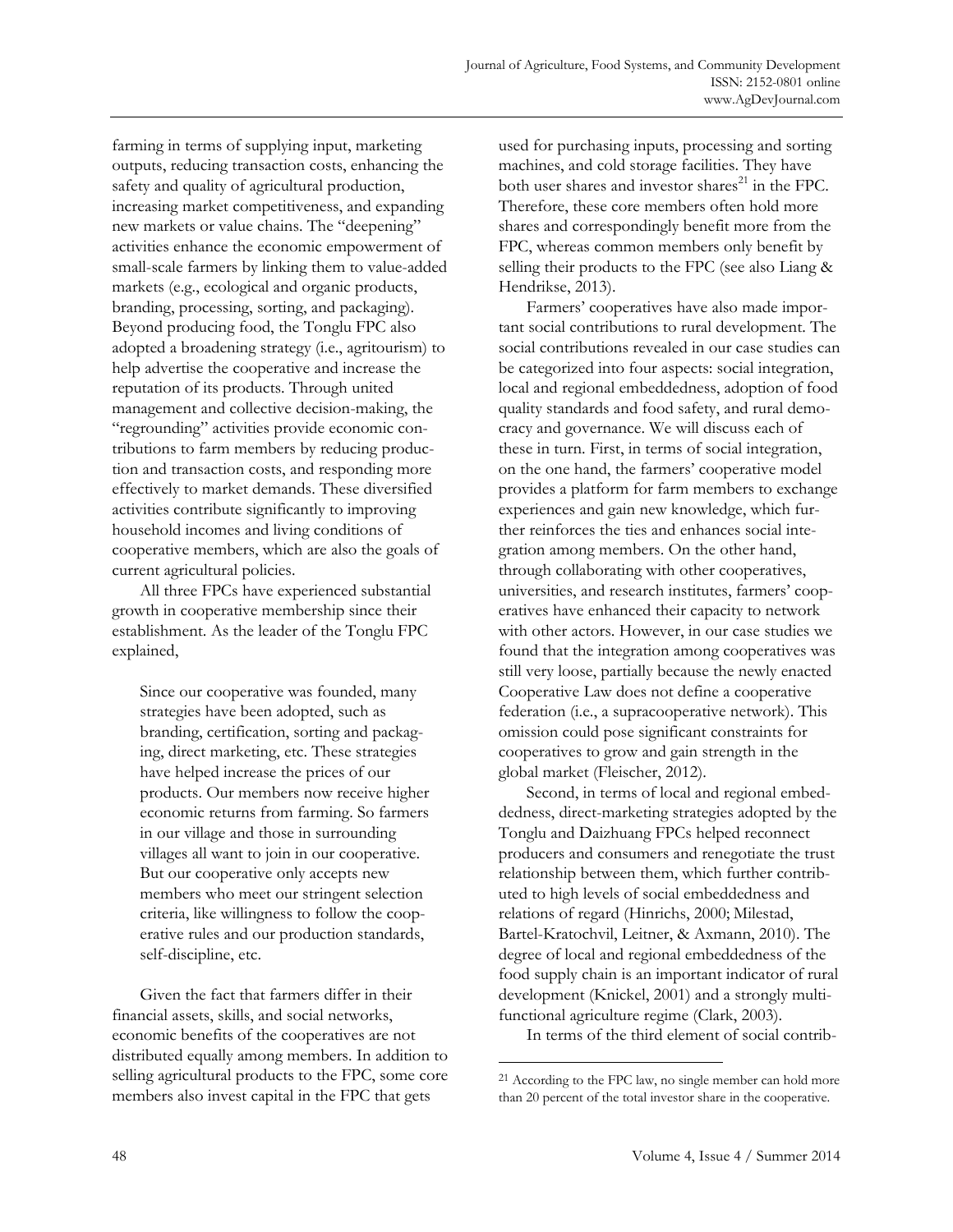utions to rural development, each cooperative in our case study adopted certain types of food quality production standards and registered a brand for their products, which would facilitate food safety in China (see also Jin & Zhou, 2011). In addition, as the main actors in FPCs, farmers gained experience in cooperation and democratic governance by electing cooperative leaders and participating in decision-making (although this was limited to the production domain for common members in our case studies).

 Environmental contributions of farmers' cooperatives to rural development can also be found in all three FPCs. All three engaged in ecological agriculture (green, hazard-free food and organic agriculture in our cases), which helps to build soil fertility and minimize environmental externalities. Localized food supply chains established by the Daizhuang and Tonglu FPCs reduce the distance that food travels from the site of production to consumption, thereby reducing the need for long-distance food transport and its associated energy emissions (Goodman, 2004). Agritourism can help improve the awareness of environmental problems among both farmers and urban visitors (Brodt, Feenstra, Kozloff, Klonsky, & Tourte, 2006).

*Challenges Facing Farmers' Professional Cooperatives*  Although FPCs have developed rapidly in China over the past decade, progress has not been uniform across the country due to differences in farmers' education levels and varying economic and social situations among different regions of the country (Garnevska et al., 2011), as well as varying levels of government support, and of trust among farmers. FPCs face many challenges for developing further. In our study, the major challenges faced by cooperatives included limited access to land and capital, a massive loss of young and educated laborers in the agricultural sector, low market competitiveness, weak internal management, and limited government support.

 Under the Household Responsibility System (HRS), China's agricultural sector is dominated by small-scale farms, with an average size of less then 0.5 hectares per household (1.2 acres), typically fragmented into four to six noncontiguous plots

(Johnson, 2000). As a result of the small scale of land allocated to each household, the economic return of farming is low, which has in turn caused large-scale rural outmigration of young and educated people (Zhang et al., 2002). Part-time farming is very common in rural China, as we found in all three FPCs. For all of these reasons, it is not surprising to see low motivation for farming among cooperative members. In addition, farming has been viewed as "a low status occupation to be avoided" by the young generation (Rigg, 2006, p. 189). Therefore, young and educated people often choose to work in non-agricultural sectors.

 Due to the small-scale units of production and low economic returns from farming, lack of financial resources is a common issue faced by farmers and farmers' cooperatives in China. FPCs have difficulty obtaining loans from banks using land as collateral because rural land is collectively owned and farmers have only limited land-use rights under the HRS.<sup>22</sup> In our study, none of the three FPCs mentioned that loans had been provided to their members. The absence of lending services in cooperatives in China might stem from credit not being included on the list of cooperative activities described in the newly enacted Cooperative Law (Deng, Huang, Xu, & Rozelle, 2010). Because cooperatives in China have limited financial resources and do not qualify for loans, the access to external financial support, often from government, is critical for FPCs in order to purchase expensive facilities and equipment. We found in this study that cooperatives with strong government support were better positioned for economic success. Moreover, by using their *guanxi* (informal networks) cooperative initiators can often play an important role in identifying and accessing government funding opportunities. However, relying heavily on the initiator for technical, financial, and marketing support may cause problems for FPCs when external forces withdraw. Members in the Daizhuang FPC expressed their concerns about the future of their cooperative when the initiator could not longer help with securing government funding

 $\overline{a}$ <sup>22</sup> Land in the countryside and in suburban areas is under collective ownership unless the law stipulates that the land is state-owned (National People's Congress 1982, Article 10).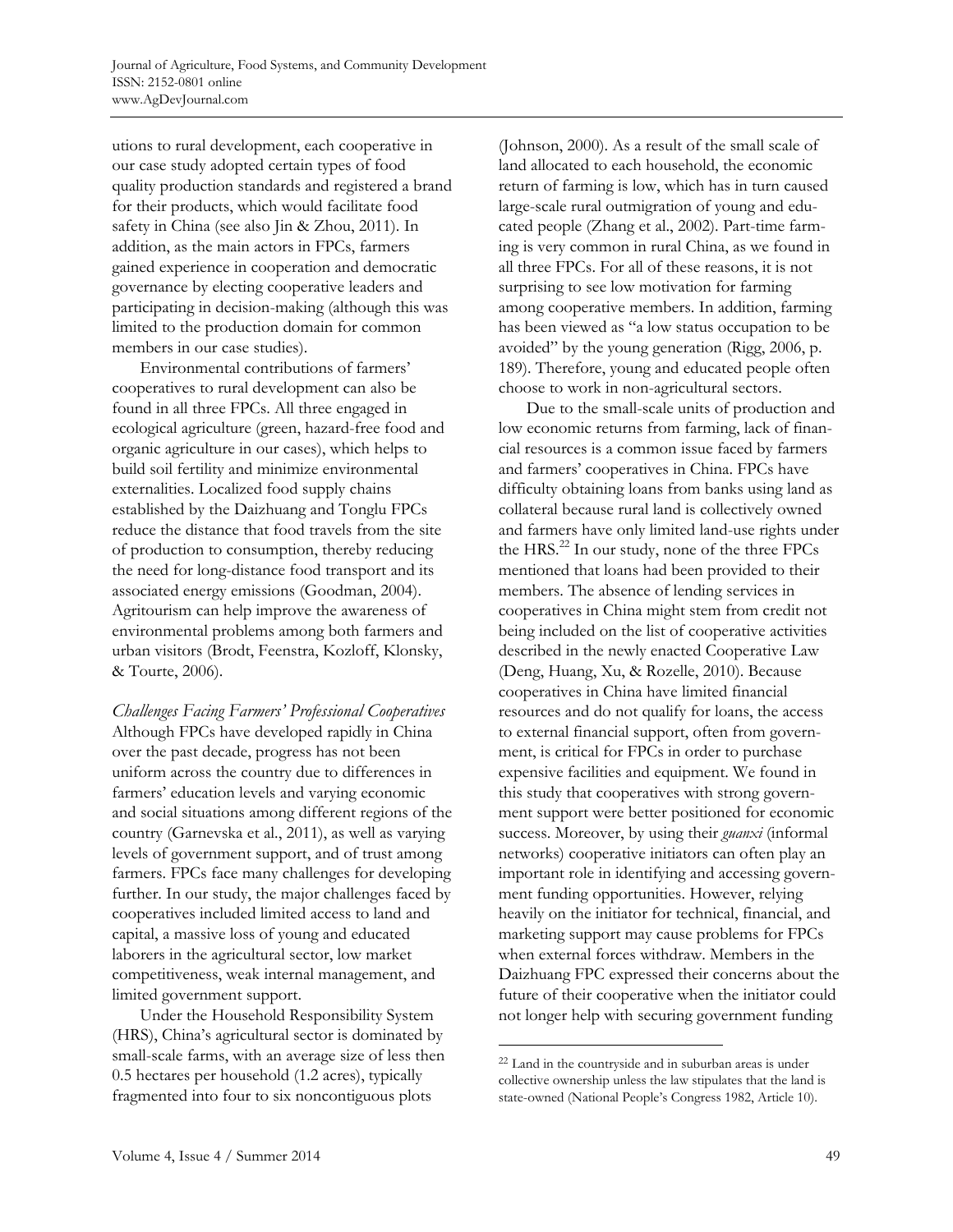and promoting their cooperative and its products.

 Low market competitiveness was also a significant challenge for FPCs because of limited access to market information, difficulty in expanding markets, and lack of technical innovation. For most Chinese peasants, farming is the only area in which they have practical experience. Many organic farms in China face difficulties in further expanding markets, especially for value-added products (Pan & Du, 2011; Thiers, 2005). This challenge arose in all three FPCs. The leader of Daizhuang FPC mentioned the difficulties in expanding markets due to its low capacity to invest and the small volume of production to supply major food retailers. This also posed challenges for recruiting more members and expanding its production scale. The Yuexi FPC failed to sell its organic products on the international market with a price premium and had to discontinue organic certification after the GTZ project ended. Although all three FPCs have applied technical innovations to improve their market competitiveness, this could not have been achieved without strong external support. For example, to improve market competitiveness, the Daizhuang FPC introduced a new rice variety from Japan and the Tonglu FPC applied a new practice to stagger the harvest time of peaches to fill supply gaps in the market.

 Weak internal management was also a key challenge for FPCs, consisting of low trust among members, lack of effective and dedicated leadership, and passive participation by members. These factors have further raised issues of trust among core and common members and cooperative leaders, an issue that was raised by all three FPCs. The effective operation of farmers' cooperatives requires a high level of cooperation among members to achieve the economy of scale as a single unit (Ortiz-Miranda et al., 2010). Questionnaire surveys in other contexts have found that the level of trust is significantly linked to economic performance (Knack & Keefer, 1997) and citizen participation (Brehm & Rahn, 1997). Lu, Kormelinck, Muradin, Lu, and Ruben (2012) found that members in economically successful FPCs show a higher level of trust with fellow members than those in weakly performing ones. Conversely the low operational efficiency in some FPCs in

China has been linked to a lack of trust between and among farm members and the cooperative (Guo, Yang, & Zhang, 2008; Zhang, 2010). The lack of trust has become a social problem and could inhibit the long-term development of Chinese FPCs (Zhang, 2010). In addition, Xu, Shao, Liang, Guo, Lu, and Huang (2013) also pointed out that many FPCs in China have internal governance problems, including overly informal management structures and financial systems. In addition, the part-time farming status limits the level of involvement of common members in cooperative activities. As one core member in the Daizhuang FPC explained,

It's May and it's the time for rice seedling production now. Farmers only come back to the village for one or two days to do the work. Now you can see that there are no people in the field to take care of these seedlings. They all work in cities through the slack farming season, leaving their farmland unattended.…So, it's unrealistic for us to organize cooperative meetings regularly and let members participate actively.

 The results of this study echo the finding of Banaszak (2008) that initiators and leaders are critically important for the successful development of FPCs, especially in the context of China where the majority of farmers farm at a very small scale, have a low level of education and technical skills, and lack social and capital resources. Many cooperatives lack effective and dedicated leadership, as we found in the Yuexi FPC after the previous leader retired. The fact that village officials also serve as cooperative leaders (as in the Daizhuang FPC) might benefit the rural economy and consolidate their position as village officials, but it could also pose challenges for FPCs with respect to democratic management, limited personal energy, and difficulties in separating finance issues between the village as an administrative unit and the FPC as an economic unit. How to enhance internal management is a major issue both for FPCs and the Chinese government.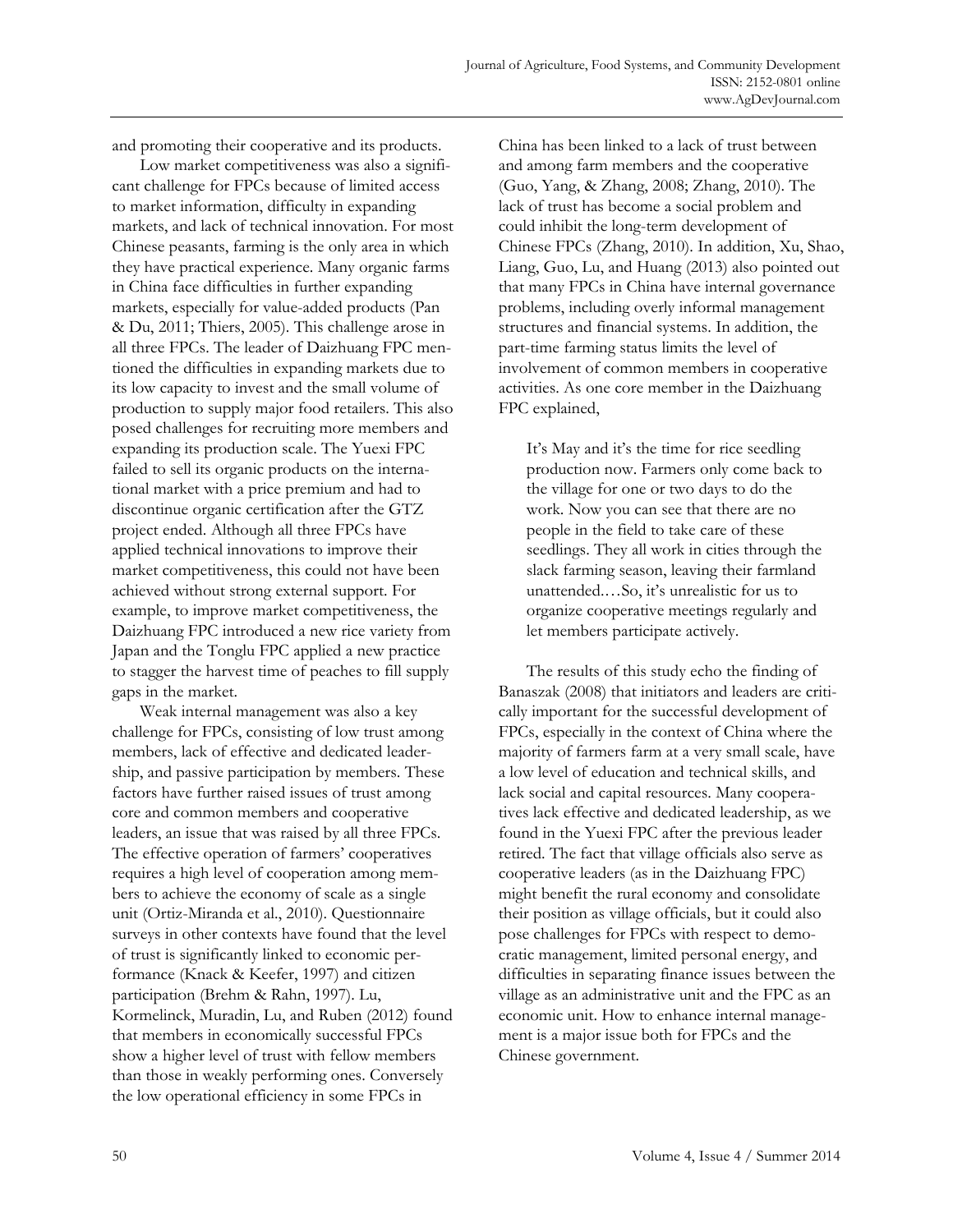# **Conclusions**

Several conclusions can be drawn from our comparative case study. First, in adopting the "deepening-broadening-regrounding" typology of van der Ploeg et al. (2002) for our analysis, we found that the deepening and regrounding strategies were more commonly applied by all three FPCs than the broadening strategy. Broadening activities, such as agritourism, are more challenging for China's FPCs because of their high economic risks and the requirements for capital investment and new management and marketing skills. Second, our case studies demonstrate the potential of FPCs to make significant economic, social, and environmental contributions to rural development. However, our interviews suggest that economic gains are not shared equally among members in the cooperative. Common members only benefit by selling their products to the cooperative, whereas core members can benefit by both selling their products to and investing capital in the cooperative.

 Third, FPCs in China also face enormous challenges, including limited access to land and capital, a massive loss of young talent, low market competitiveness, weak internal management, and lack of government support in poor areas. Fourth, the Chinese government has played an important role in establishing a supportive environment for cooperative development, mainly through (1) implementing the Cooperative Law and developing a series of favorable policies, (2) intervening directly in the establishment and operation of cooperatives, and (3) providing various forms of financial support (e.g., subsidies, tax exemption, and preferential loans) and nonfinancial support (e.g., technical and marketing assistance and public recognition). The strong government role in promoting FPCs we found in this study confirms previous research that rural development is spurred in large part by the Chinese government, which differs from European countries where rural development has been driven by farmers' initiatives and activities (van der Ploeg et al., 2012). Even though FPCs have played and can play an increasingly important role in rural development, we acknowledge that large enterprises (particularly dragon-head enterprises) will continue to dominate the Chinese agricultural sector and receive strong

government support (Huang, 2011; Xu et al., 2013).

 This research is just a starting point, and we hope it will inspire further research in this important field. It would be insightful to have follow-up research examine both successful and less successful cases of cooperatives to shed more light on the obstacles that cooperatives have encountered and the major elements behind successful cooperatives in China. Due to differences in economic and social contexts, the development of FPCs varies across regions and provinces in China. The impacts of FPCs on small-scale farms and rural development also vary in practice, so it would be valuable to do comparative studies of cooperatives in different regions and provinces. In addition, in this study we found that cooperative benefits are not equally distributed among members because of the differences in assets and resources. A fruitful direction for future research would be to explore whether there is a connection between these different "classes" of membership and the extent of decision-making in and economic benefits from FPCs. Such research could challenge assumptions about how equitable FPCs are in practice.

#### **Acknowledgments**

We would like to thank the editors and anonymous reviewers for valuable feedback on this paper. We also acknowledge funding from the Social Sciences and Humanities Council of Canada for funding the fieldwork on which this paper was based.

#### **References**

Banaszak, I. (2008). Determinants of successful cooperation in agricultural markets: Evidence from producer groups in Poland. In G. Hendrikse, M. Tuunanen, J. Windsperger, & G. Cliquet (Eds.), *Strategy and governance of networks: cooperatives, franchising, and strategic alliances* (pp. 27–46).

http://dx.doi.org/10.1007/978-3-7908-2058-4\_3

- Bao, Z. (2002). Zhongguo pinkun diqu youji nongye xiangmu: Yuexi xiangmudian [The report of organic agricultural development projects in less-developed regions in China: Organic agricultural development in Yuexi County]. Unpublished report.
- Barrett, C. B. (2008). Smallholder market participation: Concepts and evidence from eastern and southern Africa. *Food Policy, 33*(4), 299–317. http://dx.doi.org/10.1016/j.foodpol.2007.10.005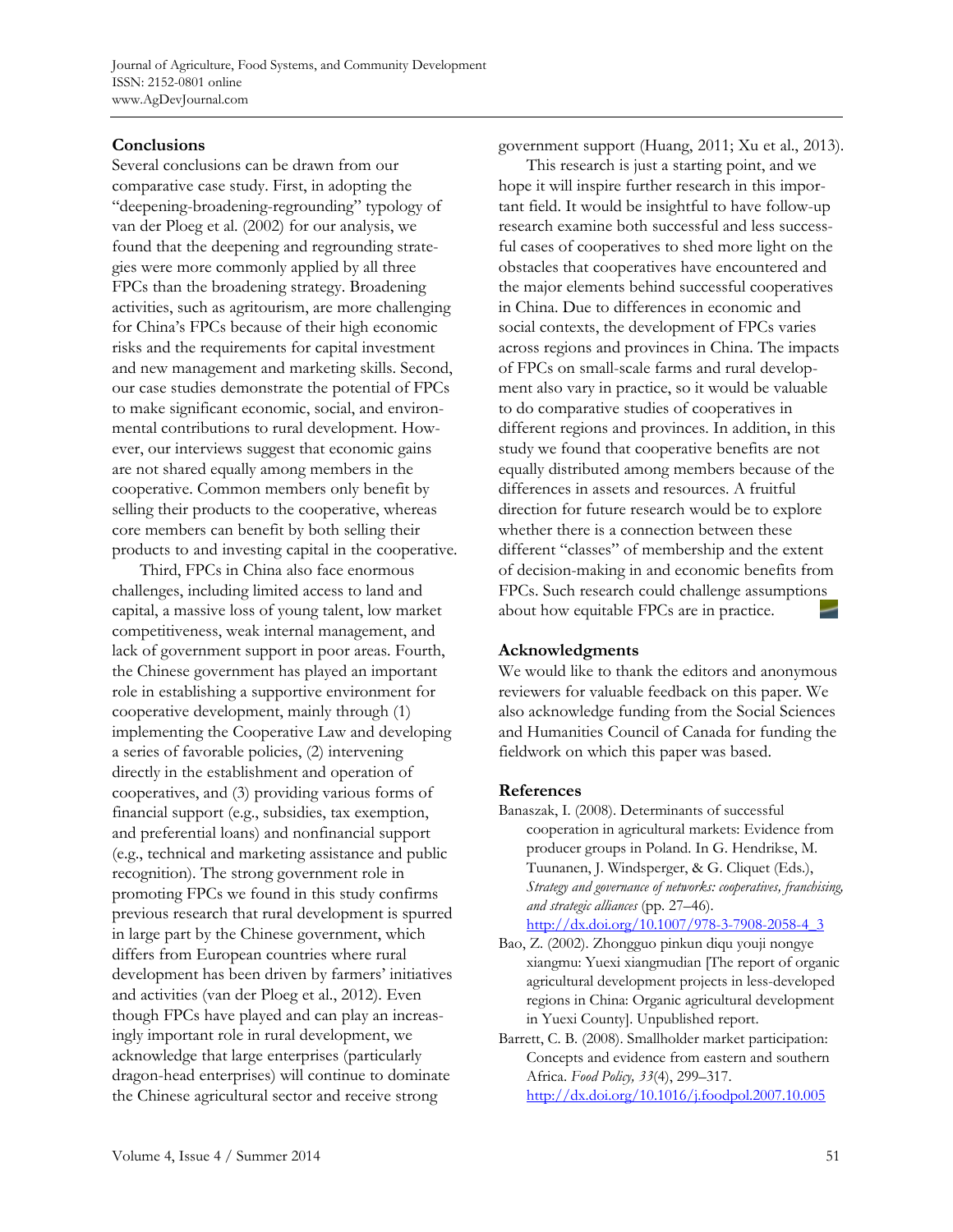Birchall, J. (2004). *Cooperatives and the Millennium Development Goals.* Geneva: International Labour Office. Retrieved from http://www.ilo.org

Bosc, P. M., Eychenne, D., Hussein, K., Losch, B., Mercoiret, M. R., Rondot, P., & Mackintosh-Walker, S. (2002). *The role of rural producer organizations in the World Bank rural development strategy* (Rural strategy background paper No. 8). Washington, D.C. : The World Bank. Retrieved from [http://documents.worldbank.org/curated/en/2002](http://documents.worldbank.org/curated/en/2002/03/2081039/role-rural-producer-organizations-world-bank-rural-development-strategy) /03/2081039/role-rural-producer-organizationsworld-bank-rural-development-strategy

Brehm, J., & Rahn, W. M. (1997). Individual-level evidence for the causes and consequences of social capital. *American Journal of Political Science, 41*(3), 999– 1023. http://www.jstor.org/stable/2111684

Brodt, S., Feenstra, G., Kozloff, R., Klonsky, K., & Tourte, L. (2006). Farmer-community connections and the future of ecological agriculture in California. *Agriculture and Human Values,* 23, 75-88. http://dx.doi.org/10.1007/s10460-004-5870-y

Chan, H. (2009). Politics over markets; integration sateowned enterprises into Chinese socialist market. *Public Administration and Development,* 29: 43–54. http://dx.doi.org/10.1002/pad.502

Choi, J., Kim, J., Kim, J., & Kim, J. (2007). *Improving community-driven development strategy: The case of New Village Movement in Korea*. Retrieved from [http://info.worldbank.org/etools/docs/voddocs/](http://info.worldbank.org/etools/docs/voddocs/955/2101/lo.htm) 955/2101/lo.htm

Clark, J. R. A. (2003). *Regional innovation systems and economic development: The promotion of multifunctional agriculture in the English East Midlands* (Doctoral dissertation). Department of Geography, University College London. Retrieved from EThOS: http://ethos.bl.uk/

Clegg, J. (2006). Rural cooperative in China: Policy and practice. *Journal of Small Business and Enterprise Development, 13*(2), 219–234. http://dx.doi.org/10.1108/14626000610665926

Darnhofer, I. (2005). Organic farming and rural development: Some evidence from Austria. *Sociologia Ruralis, 45*[\(4\), 308–323. http://dx.doi.org/10.1111/](http://dx.doi.org/10.1111/j.1467-9523.2005.00307.x)  j.1467-9523.2005.00307.x

Deng, H., Huang, J., Xu, Z., & Rozelle, S. (2010). Policy support and emerging farmer professional cooperatives in rural China. *China Economic Review,* 

*21*(4), 495–507.

http://dx.doi.org/10.1016/j.chieco.2010.04.009

Durand, G & van Huylenbroeck, G. (2003). Multifunctionality and rural development: A general framework. In G. van Huylenbroeck & G. Durand (Eds.), *Multifunctional agriculture: A new paradigm for European agriculture and rural development* (pp. 1–16). Aldershot, UK: Ashgate.

Fan, S., & Zhang, X. (2004). Infrastructure and regional economic development in rural China. *China Economic Review, 15*(2), 203–214. http://dx.doi.org/10.1016/j.chieco.2004.03.001

Fleischer, G. (2012). Between organic development and state control. *Rural Focus: International Journal for Rural Development, 21*, 23-25. Retrieved from http://www.rural21.com/english/a-closer-lookat/detail/article/between-organic-developmentand-state-control-0000305/

- Fleischer, A., & Felsenstein, D. (2000). Support for small-scale rural tourism: Does it make a difference? *Annals of Tourism Research, 27*(4), 1007–1024. [http://dx.doi.org/10.1016/S0160-7383\(99\)00126-7](http://dx.doi.org/10.1016/S0160-7383(99)00126-7)
- Gannon, A. (1994). Rural tourism as a factor in rural community economic development for economies in transition. *Journal of Sustainable Tourism* 2(1–2), 51–60.

http://dx.doi.org/10.1080/09669589409510683

Garnevska, E., Liu, G., & Shadbolt, N. M. (2011). Factors for successful development of farmer cooperatives in northwest China. *International Food and Agribusiness Management Review, 14*(4), 69–84. Retrieved from http://ageconsearch.umn.edu/ [bitstream/117603/2/20110028\\_Formatted.pdf](http://ageconsearch.umn.edu/bitstream/117603/2/20110028_Formatted.pdf)

- Goodman, D. (2004). Rural Europe redux? Reflections on alternative agro-food networks and paradigm change. *Sociologia Ruralis, 44*(1), 3–16. [http://dx.doi.org/10.1111/j.1467-9523.2004.](http://dx.doi.org/10.1111/j.1467-9523.2004.00258.x) 00258.x
- Guo, H., Yang, H., & Zhang, R. (2008). Yingxiang nongmin zhuanye hezuoshe sheyuan dui shezhang xinren de yinsu fenxi: Jiyu zhejiangsheng bufen sheyuan de diaocha [Study on the factors influencing cooperative members' trust on the cooperative leader: A case study on the cooperative members in Zhejiang Province]. *China Rural Economy, 8,* [52–60. http://wenku.baidu.com/view/](http://wenku.baidu.com/view/b5b3949951e79b89680226c0.html)  b5b3949951e79b89680226c0.html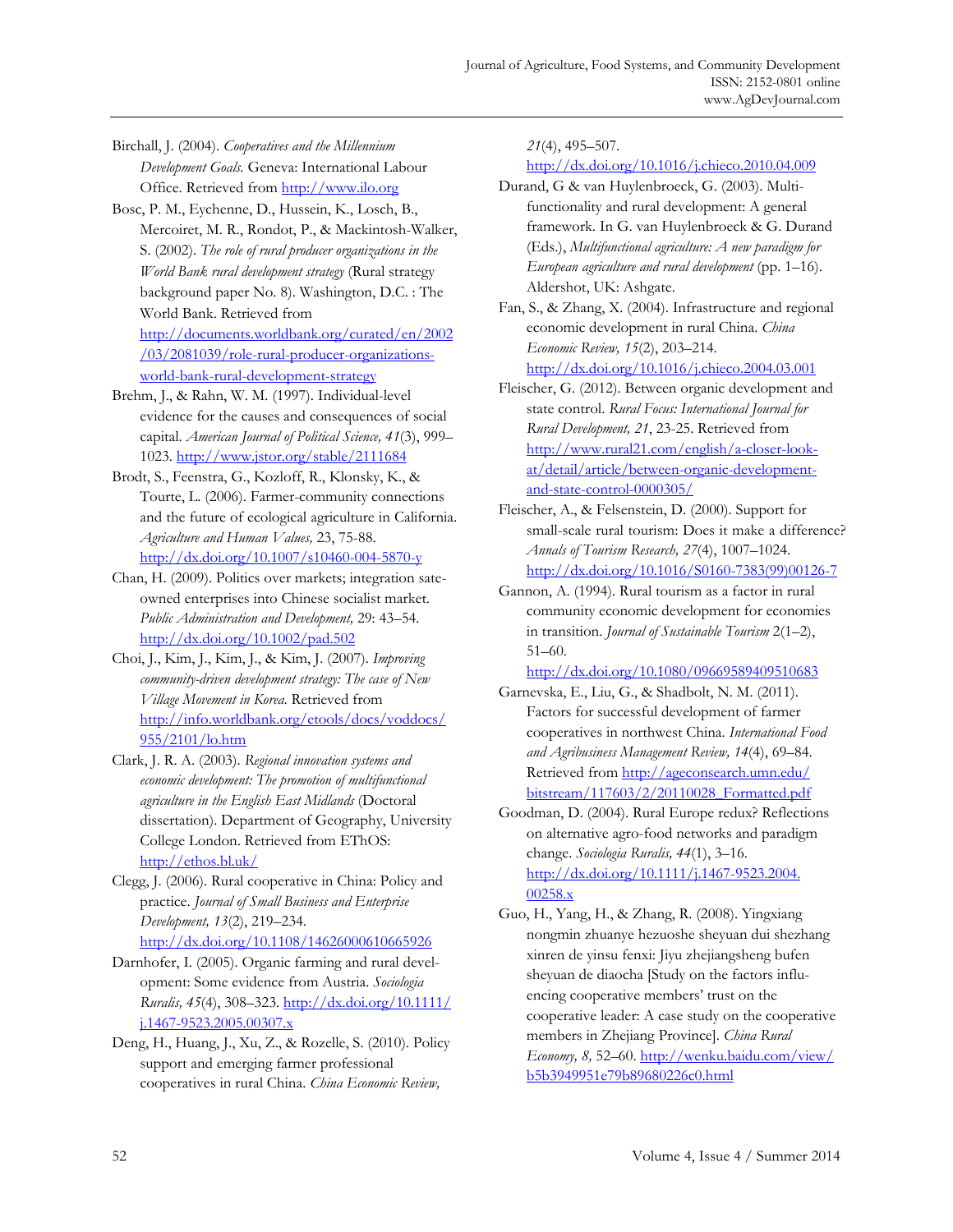- Gürel, B. (2014). Changing relations of production in Chinese agriculture from decollectivization to capitalism. *McGill Sociological Review, 4,* 67–92. https://www.mcgill.ca/msr/
- Hale, M. A. (2013). *Reconstructing the rural: Peasant organizations in a Chinese movement for alternative development* (Doctoral dissertation). University of Washington, Seattle, Washington. Retrieved from http://hdl.handle.net/1773/23389
- Hinrichs, C. C. (2000). Embeddedness and local food systems: Notes on two types of direct agricultural market. *Journal of Rural Studies, 16*(3), 295–303. [http://dx.doi.org/10.1016/S0743-0167\(99\)00063-7](http://dx.doi.org/10.1016/S0743-0167(99)00063-7)
- Hu, D., Reardon, T., Rozelle, S., Timmer, P., & Wang, H. (2004). The emergence of supermarkets with Chinese characteristics: Challenges and opportunities for China's agricultural development. *Development Policy Review, 22*(5), 557–586. http://dx.doi.org/10.1111/j.1467- 7679.2004.00265.x
- Huang, P. C. C. (2011). China's new-age small farms and their vertical integration: Agribusiness or co-ops? *Modern China, 37*(2), 107–134. http://dx.doi.org/10.1177/0097700410396476
- International Co-operative Alliance. (n.d.). *Co-operative identity, values & principles*. Retrieved from http://ica.coop/en/whats-co-op/co-operativeidentity-values-principles
- Iorio, M., & Corsale, A. (2010). Rural tourism and livelihood strategies in Romania. *Journal of Rural Studies, 26*(2), 152–162. http://dx.doi.org/10.1016/j.jrurstud.2009.10.006
- Jia, X., Hu, Y., Hendrikse, G., & Huanga, J. (2010, June). Centralized versus individual: Governance of farmer professional cooperatives in China. Paper presented at the IAMO Forum, Halle (Saale), Germany. Retrieved from the EconPapers website: [http://EconPapers.repec.org/RePEc:zbw:iamo10:5](http://EconPapers.repec.org/RePEc:zbw:iamo10:52699) 2699
- Jin, S., & Zhou, J. (2011). Adoption of food safety and quality standards by China's agricultural cooperatives. *Food Control, 22*(2), 204–208. http://dx.doi.org/10.1016/j.foodcont.2010.06.021
- Johnson, D. G. (2000). Agricultural adjustment in China: Problems and prospects. *Population and Development Review, 26*[\(2\), 319–334. http://dx.doi.org/10.1111/](http://dx.doi.org/10.1111/j.1728-4457.2000.00319.x) j.1728-4457.2000.00319.x
- Kirschenmann, F., Stevenson, G. W., Buttel, F., Lyson, T. A., & Duffy, M. (2008). Why worry about the

agriculture of the middle? In T. A. Lyson, G. W. Stevenson, & R. Welsh (Eds.), *Food and the mid-level farm: Renewing an agriculture of the middle* (pp. 3–22). Cambridge, Massachusetts: MIT Press.

- Knack, S., & Keefer, P. (1997). Does social capital have an economic pay-off? A cross-country investigation. *Quarterly Journal of Economics, 112*(4), 1251–1288. http://dx.doi.org/10.1162/003355300555475
- Knickel, K. (2001). The marketing of Rhöngold milk: An example of the reconfiguration of natural relations with agricultural production and consumption. *Journal of Environmental Policy and Planning, 3*(2), 123–136. http://dx.doi.org/10.1002/jepp.79
- Knickel, K., & Renting, H. (2000). Methodological and conceptual issues in the study of multifunctionality and rural development. *Sociologia Ruralis, 40*(4), 512– 528. http://dx.doi.org/10.1111/1467-9523.00164
- Kruijssen, F., Keizer, M., & Giuliani, A. (2009). Collective action for small-scale producers of agricultural biodiversity products. *Food Policy, 34*(1), 46–52. http://dx.doi.org/10.1016/j.foodpol.2008.10.008
- Lagos, J. E., Scott, R. R., Rasmussen, K., Bugang, W., & Chen, U. (2010). *Organic Report, China — People's Republic of* (GAIN Report No. 10046). Retrieved from http://gain.fas.usda.gov/
- Lammer, C. (2012). *Imagined cooperatives: An ethnography of cooperation and conflict in new rural reconstruction projects in a Chinese village* (Doctoral dissertation). University of Vienna, Austria. Retrieved from http://othes.univie.ac.at/21503/1/2012-07- 19\_0400999.pdf
- Liang, Q., & Hendrikse, G. (2013). Core and common members in the genesis of farmer cooperatives in China. *Managerial and Decision Economics, 34*(3–5), 244–257. http://dx.doi.org/10.1002/mde.2587
- Long, H., Liu, Y., Li, X., & Chen, Y. (2010). Building new countryside in China: A geographical perspective. *Land Use Policy, 27*(2), 457–470. http://dx.doi.org/10.1016/j.landusepol.2009.06.006
- Lu, H., Kormelinck, A., Muradin, R., Lu, X., & Ruben, R. (2012, June). *Trust in Chinese agric-food cooperatives: A games approach*. Paper presented at the meeting of the International Food and Agribusiness Management Association, Shanghai. Retrieved from [the Berenschot website: http://www.berenschot.](http://www.berenschot.nl/publish/pages/2154/trust_in_chinese_agri-food_cooperatives-_a_games_approach_-_lu_kormelink_muradin_lu_ruben.doc)  nl/publish/pages/2154/trust\_in\_chinese\_agrifood\_cooperatives-\_a\_games\_approach\_- \_lu\_kormelink\_muradin\_lu\_ruben.doc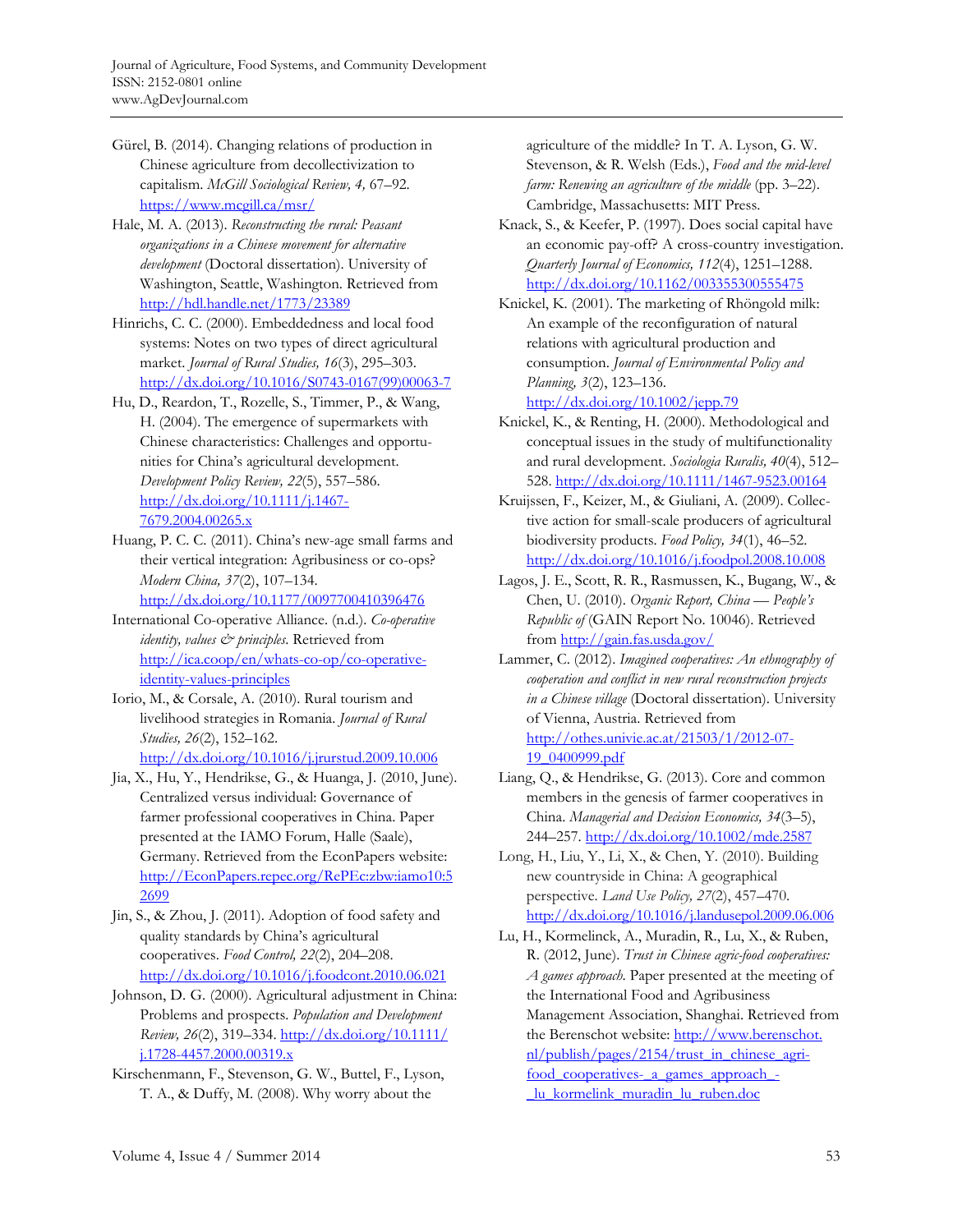Marsden, T. (2003). *The condition of rural sustainability*. Assen, the Netherlands: Koninklijke Van Gorcum.

- Marsden, T. (2009). Mobilities, vulnerabilities and sustainabilities: Exploring pathways from denial to sustainable rural development. *Sociologia Ruralis, 49*(2), 113–131. http://dx.doi.org/10.1111/j.1467- 9523.2009.00479.x
- Marsden, T., Banks, J., & Bristow, G. (2002). The social management of rural nature: Understanding agrarian-based rural development. *Environment and Planning A, 34*(5), 809–825. http://dx.doi.org/10.1068/a3427
- Marsden, T., Murdoch, J., Lowe, P., Munton, R. C., & Flynn, A. (1993). *Constructing the countryside: An approach to rural development*. London: UCL Press.
- Marsden, T., Yu, L., & Flynn, A. (2011). Exploring ecological modernisation and urban-rural ecodevelopments in China: The case of Anji County. *Town Planning Review, 82*(2), 195–224. http://dx.doi.org/10.3828/tpr.2011.13
- Milestad, R., Bartel-Kratochvil, R., Leitner, H., & Axmann, P. (2010). Being close: The quality of social relationships in a local organic cereal and bread network in Lower Austria. *Journal of Rural Studies, 26*(3), 228–240.

http://dx.doi.org/10.1016/j.jrurstud.2010.01.004

- National People's Congress [NPC]. (2006). *The farmer specialized co-operatives law* (enacted in 2007).
- Ortiz-Miranda, D., Moreno-Pérez, O. M., & Moragues-Faus, A. M. (2010). Innovative strategies of agricultural cooperatives in the framework of the new rural development paradigms: The case of the region of Valencia (Spain). *Environment and Planning A, 42*(93), 661–677.

http://dx.doi.org/10.1068/a42168

- Paldam, M., & Svendsen, G. T. (2002). Missing social capital and the transition in Eastern Europe. *Journal for Institutional Innovation, Development and Transition, 5,*  21–34.
- Pan, J., & Du, J. (2011). The social economy of new rural reconstruction. *China Journal of Social Work, 4*(3), 271–282.

http://dx.doi.org/10.1080/17525098.2011.615385

Renting, H., Marsden, T. K., & Banks, J. (2003). Understanding alternative food networks: Exploring the role of short food supply chains in rural development. *Environment and Planning A, 35*(3), 393–411. http://dx.doi.org/10.1068/a3510

Renting, H., Rossing, W. A. H., Groot, J. C. J., van der Ploeg, J. D., Laurent, C., Perraud, D., Stobbelaar, D. J., & Van Ittersum, M. K. (2009). Exploring multifunctional agriculture. A review of conceptual approaches and prospects for an integrative transitional framework. *Journal of Environmental Management, 90*(Supp. 2), S112–S123. http://dx.doi.org/10.1016/j.jenvman.2008.11.014

Rigg, J. (2006). Land, farming, livelihoods, and poverty: Rethinking the links in the rural South. *World Development, 34*(1), 180–202.

http://dx.doi.org/10.1016/j.worlddev.2005.07.015

Scott, S., Si, Z., Schumilas, S., & Chen, A. (2014). Contradictions in state- and civil society-driven developments in China's ecological agriculture sector. *Food Policy, 45,* 158–166. http://dx.doi.org/10.1016/j.foodpol.2013.08.002

- Sharpley, R. (2002). Rural tourism and the challenge of tourism diversification: The case of Cyprus. *Tourism Management, 23*(3), 233–244. [http://dx.doi.org/10.1016/S0261-5177\(01\)00078-4](http://dx.doi.org/10.1016/S0261-5177(01)00078-4)
- Si, Z., Schumilas, T., & Scott, S. (in press). Characterizing alternative food networks in China. *Agriculture and Human Values.*
- Sultan, T. & K. Larsén. (2011). Do institutional incentives matter for farmers to join cooperatives: A comparison of two Chinese regions. *Journal of Rural Cooperation, 39*(1), 1–18. http://departments. [agri.huji.ac.il/econocen/en/jrc.htm](http://departments.agri.huji.ac.il/econocen/en/jrc.htm)
- Thiers, P. (2005). Using global organic markets to pay for ecologically based agricultural development in China. *Agriculture and Human Values,* 22(1), 3–15. http://dx.doi.org/10.1007/s10460-004-7226-z
- Tisenkopfs, T., Kovách, I., Lošťák, M., & Šūmane, S. (2010). Rebuilding and failing collectivity: Specific challenges for collective farmers marketing initiatives in post-socialist countries. *International Journal of Sociology of Agriculture and Food, 18*(1), 70–88. Retrieved from

http://www.ijsaf.org/archive/18/1/tisenkopfs.pdf

- United Nations. (2001). *Cooperatives in social development: Report of the secretary-general*. Geneva: Author. [Retrieved from http://www.un.org/documents/](http://www.un.org/documents/ecosoc/docs/2001/e2001-68.pdf) ecosoc/docs/2001/e2001-68.pdf
- van der Ploeg., J. D. (2000). Revitalizing agriculture: Farming economically as starting ground for rural development. *Sociologia Ruralis*, 40(4), 497–511. http://dx.doi.org/10.1111/1467-9523.00163